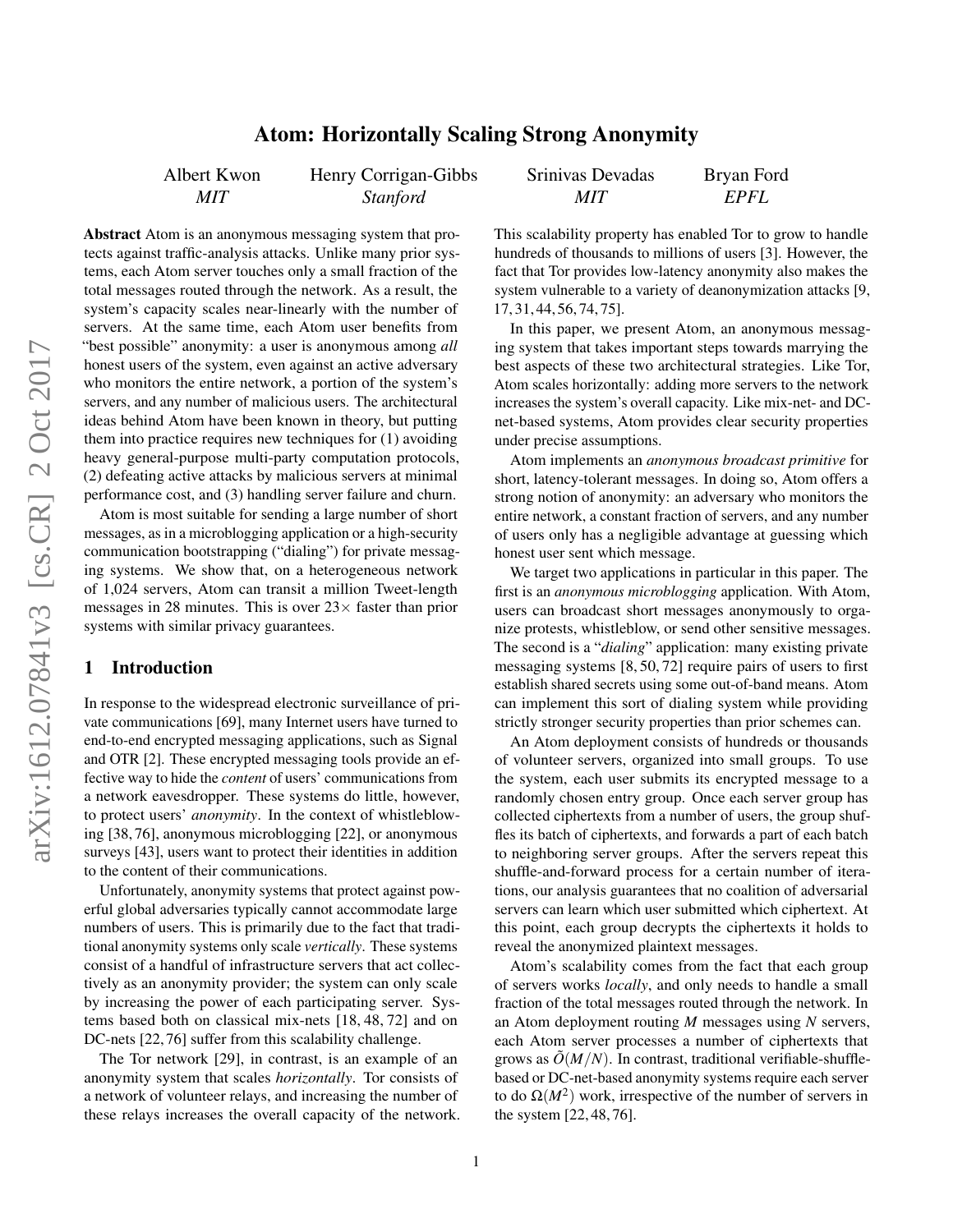The design of Atom required overcoming three technical hurdles. First, in a conventional mix-net, each user produces an onion-style ciphertext, in which her message is encrypted to each of the mix servers. In Atom, the user does not know the set of servers its message will travel through a priori, so she does not know which servers' keys to use to encrypt her message. Prior designs for distributed mix systems [\[55](#page-16-6)[,63,](#page-16-7)[78\]](#page-16-8) circumvented this problem with general-purpose multi-party computation (MPC) protocols [\[11](#page-14-7)[,35\]](#page-15-7), but these general methods are currently too inefficient to implement. We instead use a new rerandomizable variant of ElGamal [\[32\]](#page-15-8) encryption, which allows groups of servers in the network to collaboratively and securely decrypt and reencrypt a batch of ciphertexts to a subsequent group.

Second, Atom must maintain its security properties against *actively* malicious servers. To protect against active attacks, we group the servers in such a way that every group contains at least one honest server with overwhelming probability. We then rely on the honest server to ensure that certain invariants hold throughout the system's execution using two different cryptographic techniques. The first method relies on verifiable shuffles [\[33,](#page-15-9) [39,](#page-15-10) [59\]](#page-16-9), which can proactively identify bad actors but is computationally expensive. The second method is a novel "trap"-based scheme, inspired by prior work on robust mixing [\[46\]](#page-15-11). This scheme avoids using expensive verifiable shuffles, but provides a slightly weaker notion of security: a malicious server can remove  $\kappa$  honest users from the system (without deanonymizing them) with probability  $2^{-\kappa}$ , thereby reducing the size of the remaining users' anonymity set.

Finally, Atom must handle network churn: with hundreds or thousands of servers involved in the network, benign server failures will be common. Our mechanism allows us to pick a fault-tolerance parameter *h*, and Atom can tolerate up to *h*−1 faults per group while adding less than two seconds of overhead. Atom also provides a mechanism for recovering from more than *h*−1 faults with some additional overhead.

To evaluate Atom, we implemented an Atom prototype in Go, and tested it on a network of 1,024 Amazon EC2 machines. Our results show that Atom can support more than one million users sending microblogging messages with 28 minutes of latency using 1,024 commodity machines. (Processing this number of messages using Riposte [\[22\]](#page-14-1), a centralized anonymous microblogging system, would take more than 11 hours.) For a dialing application, Atom can support a million users with 28 minutes of latency, with stronger guarantees than prior systems [\[50,](#page-15-6) [72\]](#page-16-2).

In this paper, we make the following contributions:

- propose a horizontally scalable anonymity system that can also defend against powerful adversaries,
- design two defenses to protect this architecture against active attacks by malicious servers,
- design a fault-recovery mechanism for Atom, and

• implement an Atom prototype and evaluate it on a network of 1,024 commodity machines.

With this work, we take a significant step toward bridging the gap between scalable anonymity systems that suffer from traffic-analysis attacks, and centralized anonymity systems that fail to scale.

#### 2 System overview

Atom operates by breaking the set of servers into many small groups such that there exists at least one honest server per group with high probability; we call such group an *anytrust* [\[76\]](#page-16-1) group. We then connect the groups using a carefully chosen link topology.

Communication in Atom proceeds in time epochs, or protocol *rounds*. At the start of each round, every participating user holds a plaintext message that she wants to send anonymously. To send a message through Atom, each user pads her message up to a fixed length, encrypts the message, and submits the ciphertext to a user-chosen *entry group*. Each entry group collects a predetermined number of user ciphertexts before processing them.

After the collection, each group collectively shuffles their set of messages. The group collaboratively splits the shuffled messages into several batches and forwards each batch to a different subsequent group. This shuffle-split-and-forward procedure continues for a number of iterations, until a set of *exit groups* finally reveal the users' anonymized messages. The exit servers can then forward these messages to either a public bulletin board (e.g., for microblogging) or an address specified in the message (e.g., for dialing).

Converting this high-level architecture into a working system design requires solving a number of challenges:

- 1. How does Atom provide protection against trafficanalysis attacks by a global adversary? (§[3\)](#page-2-0)
- 2. To whom do clients encrypt their messages? If clients do not know which servers their messages will pass through, standard mix-net-style onion encryption will not suffice. (§[4.2\)](#page-4-0)
- 3. How does Atom protect users from malicious servers who deviate from the protocol? (§[4.3](#page-4-1) and §[4.4\)](#page-5-0)
- 4. How does Atom remain resilient against server churn?  $(§4.5)$  $(§4.5)$

#### 2.1 Threat model and assumptions

An Atom deployment consists of a distributed network of hundreds or thousands of servers, controlled by different individuals and organizations. A cryptographic public key defines the identity of each server, and we assume that every participant in the system agrees on the set of participating servers and their keys. (A fault-tolerant cluster of "directory authorities" could maintain this list, as in the Tor network [\[29\]](#page-15-3).)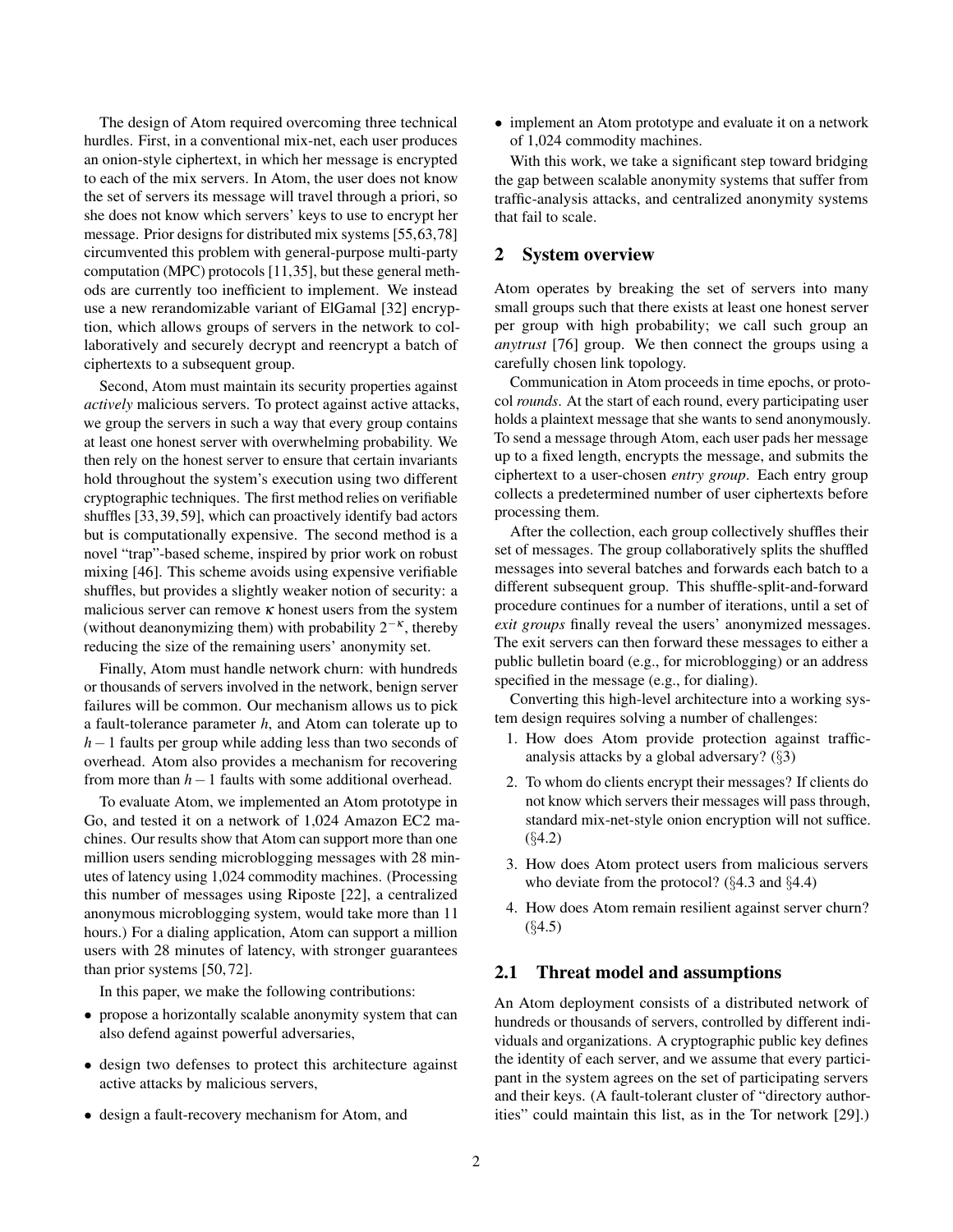Furthermore, we assume that the servers and the clients communicate over encrypted, authenticated, and replay-protected channels (e.g., TLS). A large number of users—on the order of millions—can participate in each round of the Atom protocol.

We assume that the adversary monitors all traffic on the network, controls a constant fraction *f* of the servers, and can control all but two of the users. The adversarial servers may deviate from the protocol in an arbitrary way, and collude with each other and adversarial users.

Atom can provide availability in the presence of failstop server faults (§[4.5\)](#page-6-0), but not against Byzantine server faults [\[49\]](#page-15-12). Our fault-tolerance technique could mitigate some availability attacks, but we leave availability attacks out of scope. That said, Atom *does* protect users' anonymity in all cases.

Finally, Atom does not attempt to prevent intersection attacks [\[28,](#page-14-8) [45\]](#page-15-13). For example, if anonymous messages about a protest in Turkey are only available when Alice is online, then the adversary may be able to infer that Alice is sending those messages. Atom does not protect against this attack, but known techniques [\[41,](#page-15-14) [77\]](#page-16-10) can mitigate its effectiveness.

#### 2.2 System goals

Atom has three primary goals.

Correctness. At the end of a successful run of the Atom protocol (i.e., a run that does not abort), each server holds a subset of the plaintext messages sent through the system. Informally, we say that the system is *correct* if the union of the message sets held at all honest servers contains every message that the honest users sent through the system.

Anonymity. Following prior work [\[16,](#page-14-9) [18,](#page-14-2) [22,](#page-14-1) [48,](#page-15-2) [76\]](#page-16-1), we say that Atom provides *anonymity* if an adversary who controls the network, a constant fraction of the servers, and any number of users cannot guess which honest user sent which message with probability non-negligibly better than random guessing. In particular, we require that the final permutation of the honest users' messages is indistinguishable from a random permutation. Under this definition, a user is anonymous among *all* honest users, not just the users who share the same entry group, even if there is only one honest user in an entry group.

Scalability. We say that an anonymity system is *scalable* if the system can handle more users as the number of servers grows. If there are *M* messages and *N* servers in the system, we denote the number of ciphertexts each server processes as  $\mathcal{C}(M,N)$ . We then require that holding  $\mathcal{C}(M,N)$  fixed, M scales linearly with *N*.

# <span id="page-2-1"></span>2.3 Cryptographic primitives

Atom relies on the following two cryptographic primitives. We describe them at a high level here, and give the details in Appendix [A.](#page-13-0)

Rerandomizable encryption. Atom uses a rerandomizable CPA-secure encryption scheme, which consists of the following algorithms:

- $(sk, pk) \leftarrow \text{KeyGen}()$ . Generate a fresh keypair.
- $c \leftarrow \text{Enc}(pk, m)$ . Encrypt message *m* using public key *pk*.
- $m \leftarrow \text{Dec}(sk, c)$ . Decrypt ciphertext *c* using secret key *sk*.
- $C' \leftarrow$  Shuffle( $pk$ , C). Rerandomize a vector C of ciphertexts using public key *pk*, and randomly permute the components of the vector.
- $c' = \text{ReEnc}(sk, pk, c)$ . Strip a layer of encryption off of ciphertext *c* using secret key *sk* and add a layer of encryption using public key *pk*. When  $pk = \perp$ , this operation is the same as Dec(*sk*, *c*).

For Atom, we require an additional property that the cryptosystem allow "out-of-order" decryption and reencryption. That is, given an onion-encrypted ciphertext, a server can decrypt one of the middle layers of encryption and reencrypt the ciphertext to a different public key.

Non-interactive zero-knowledge proofs of knowledge (NIZKs). We make use of three NIZK constructions. We use non-malleable NIZKs, meaning that the adversary cannot use a NIZK for an input to generate a different NIZK for a related input.

- $(c, \pi) \leftarrow$  EncProof( $pk, m$ ). Compute  $c \leftarrow$  Enc( $pk, m$ ) and generate a NIZK proof of knowledge of the plaintext *m* corresponding to *c*.
- $(c, \pi) \leftarrow \text{ReEncProof}(sk, pk, m)$ . Compute  $c \leftarrow \text{ReEnc}(sk, pk, m)$  and generate a NIZK proof  $\pi$  that this operation was done correctly (cf. [\[20\]](#page-14-10)).
- $\bullet$  (*C'*,  $\pi$ )  $\leftarrow$  ShufProof(*pk*, *C*). Permute the ciphertext set *C* (using Shuffle) and generate a NIZK  $\pi$  that *C* is a permuted version of  $C'$ , reblinded using  $pk$  (cf. [\[10,](#page-14-11) [39,](#page-15-10) [59\]](#page-16-9)).

When the operations other than Shuffle and ShufProof are applied to a vector of ciphertexts *C*, we apply the operation to each component of the vector.

# <span id="page-2-0"></span>3 Random permutation networks

In this section, we describe our solution to the first challenge: how does Atom provide protection against traffic-analysis attacks by a global adversary? We use a special network topology that can provide anonymity against an adversary that can view the entire network and control any number of system users but that *controls no servers*. Then, in §[4,](#page-3-0) we describe how to protect against malicious servers.

We organize the Atom servers into a layered graph, and each Atom server is connected to  $\beta$  other servers in the next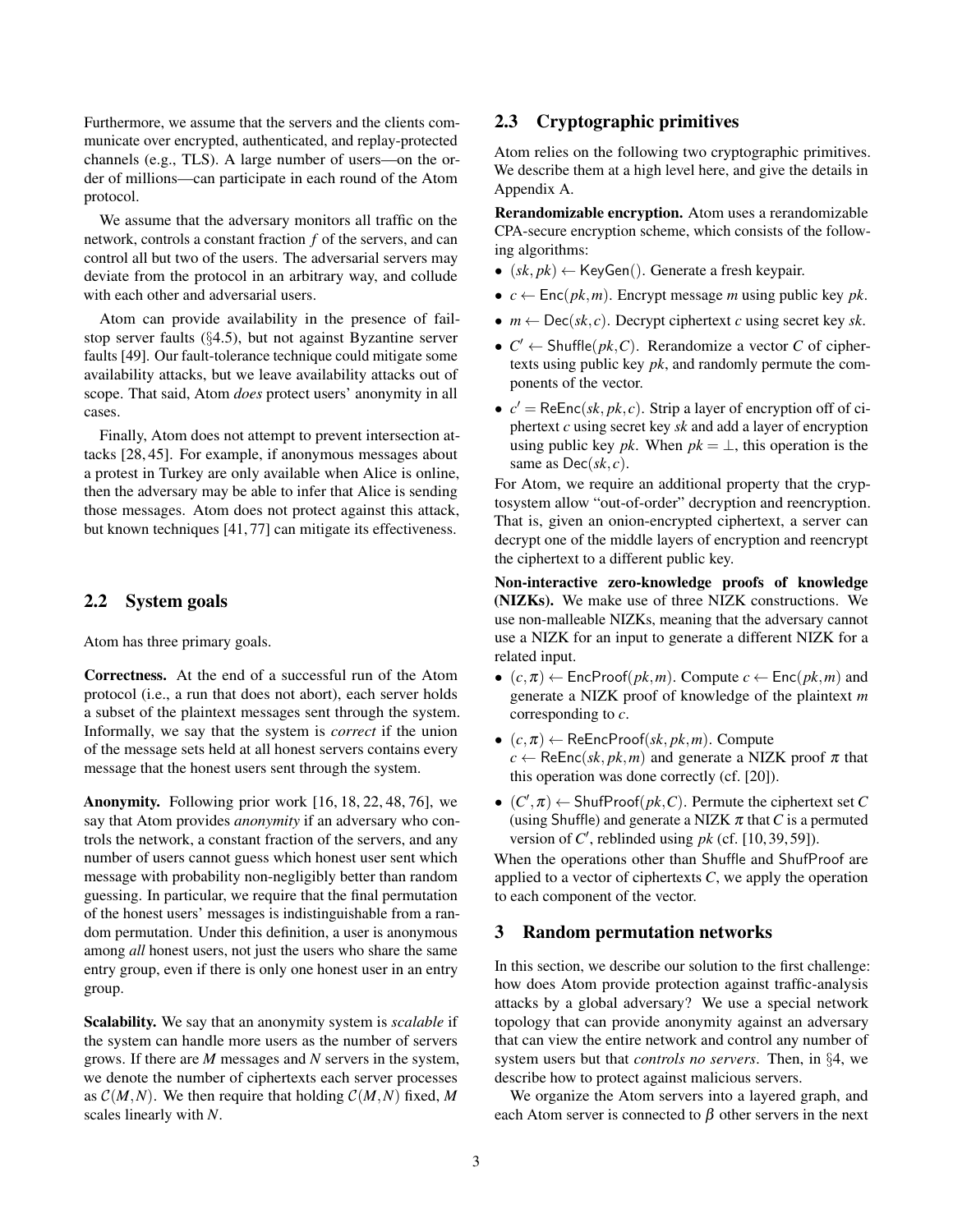<span id="page-3-1"></span>

Figure 1: An Atom deployment with four servers  $(S_1$  through  $S_4$ ), arranged in the square topology. Each user submits her ciphertext to an entry server of her choice. The servers perform *T* iterations of mixing before outputting the plaintexts.

layer, where  $\beta$  is a fixed branching factor. An example topol-ogy is shown in Figure [1](#page-3-1) for  $\beta = 4$ . In each protocol run, each user first chooses an Atom server (an "entry server") and encrypts her message with the public key of the server using a rerandomizable encryption scheme. Each user then sends her ciphertext to the entry server. Along with her ciphertext, the user also provides a NIZK to prove she knows the underlying plaintext, to prevent a malicious user from submitting a rerandomized copy of an honest user's ciphertext; this would result in duplicate plaintexts at the end of the network, which would immediately reveal the sender of the message. We include the id of the server in the NIZK generation to prevent a malicious user from resubmitting the exact copy of a ciphertext and its NIZK to a different server. The details of this NIZK are shown in Appendix [A.](#page-13-0)

We assume that each entry server receives the same number of messages. To achieve this in practice, an untrusted loadbalancing server could direct users to different entry servers. We argue later in this section that every honest user of the system is anonymous amongst *all* honest users of the system. Thus, a user's choice of entry group is not important for security. Moreover, the untrusted server just directs the users to a server, and does not actually route any messages. It therefore cannot selectively remove users' messages in an attempt to launch an intersection attack.

Once the Atom entry servers collect a certain pre-specified number of ciphertexts, the servers then begin a mixing process that repeats for  $T$  iterations, where  $T$  is a parameter chosen later on. In each iteration of the mixing process, each server performs the following steps:

- Randomly permute the set of ciphertexts.
- Divide the ciphertexts into  $\beta$  batches of equal size.
- Reencrypt batch  $i \in [1, \beta]$  for the  $i<sup>th</sup>$  neighboring server and forward the reencrypted batch to that server.

The servers repeat this permute-and-reencrypt process using the incoming batches. After *T* iterations, each server in the network holds a set of ciphertexts that has passed through *T* other servers in the network. The *exit servers* can then decrypt these ciphertexts and publish the corresponding plaintexts.

Security analysis. We use a particular network topology called a *random permutation network* [\[23–](#page-14-12)[26,](#page-14-13) [40\]](#page-15-15) to connect the servers. When the servers are organized into such a network, the output of the network after carrying out the protocol above is a near-uniform random permutation of all input messages. The adversary will thus have negligible advantage in guessing which honest user sent which message over random guessing. Atom is compatible with any good random permutation network. In this work, we leverage prior analyses to identify two simple candidate topologies:

*Square network:* Håstad studied the problem of permuting a square matrix of *M* elements by repeatedly permuting the rows and columns [\[40\]](#page-15-15). His analysis gives rise to a random rows and columns [40]. His analysis gives rise to a random<br>permutation network on  $\sqrt{M}$  nodes in which each vertex permutation network on  $\sqrt{M}$  nodes in which each vertex<br>shuffles  $\sqrt{M}$  ciphertexts and connects to  $\sqrt{M}$  vertices on the subsequent layer (Figure [1\)](#page-3-1). Håstad demonstrated that this network produces a near-uniform random permutation after only  $T \in O(1)$  iterations of mixing. In general, when we have many more messages than servers (in particular when  $N < \sqrt{M}$ ), we can have each server "be responsible" for multiple vertices in the network. For example,  $S_1$  and  $S_2$  in  $t = 0$  and [1](#page-3-1) in Figure 1 could be handled by a single server.

*Iterated-butterfly network:* It was shown that  $O(logM)$  repetitions of a standard butterfly network yields an almost-ideal random permutation network on *M* elements [\[26\]](#page-14-13), where each node in the butterfly network handles  $O(1)$  messages. We say "almost ideal" because the network produces a random permutation on a constant fraction of the *M* elements. Adding a small constant fraction of dummy messages to the system lets us use this network as if it produced a truly random permutation [\[26\]](#page-14-13). Since a butterfly network has depth  $O(log^2 M)$ , the total depth of the network is  $O(log^2 M)$ . If there are fewer than *M* servers, then we again have a single server emulate multiple nodes. The resulting *N*-server network topology would have  $O(\log^2 N)$  depth, meaning there would be  $T \in O(\log^2 N)$  iterations of mixing.

Efficiency. With *M* total messages in the network, each server in each mixing iteration handles *M*/*N* messages. For the square network, the number of mixing iterations satisfies  $T \in O(1)$ , and thus each server only handles  $O(M/N)$  ciphertexts total in the square network. In the case of the iteratedbutterfly network, the number of messages each server handles is  $O(\frac{M}{N} \cdot \log^2 N)$ , since there are  $T \in O(\log^2 N)$  iterations. For the rest of this paper, we focus on the square network, since it will perform better in practice due to the shallower depth. Both networks meet the scalability requirement as both can handle more messages as we increase the number of servers with a fixed *C*(*M*,*N*).

#### <span id="page-3-0"></span>4 Atom protocol

In this section, we extend the protocol of §[3](#page-2-0) to defend against actively malicious servers (i.e., servers who can tamper with the messages). At a high level, we divide the servers into anytrust groups, and replace the servers in the network with the groups. Each group then simulates an honest server using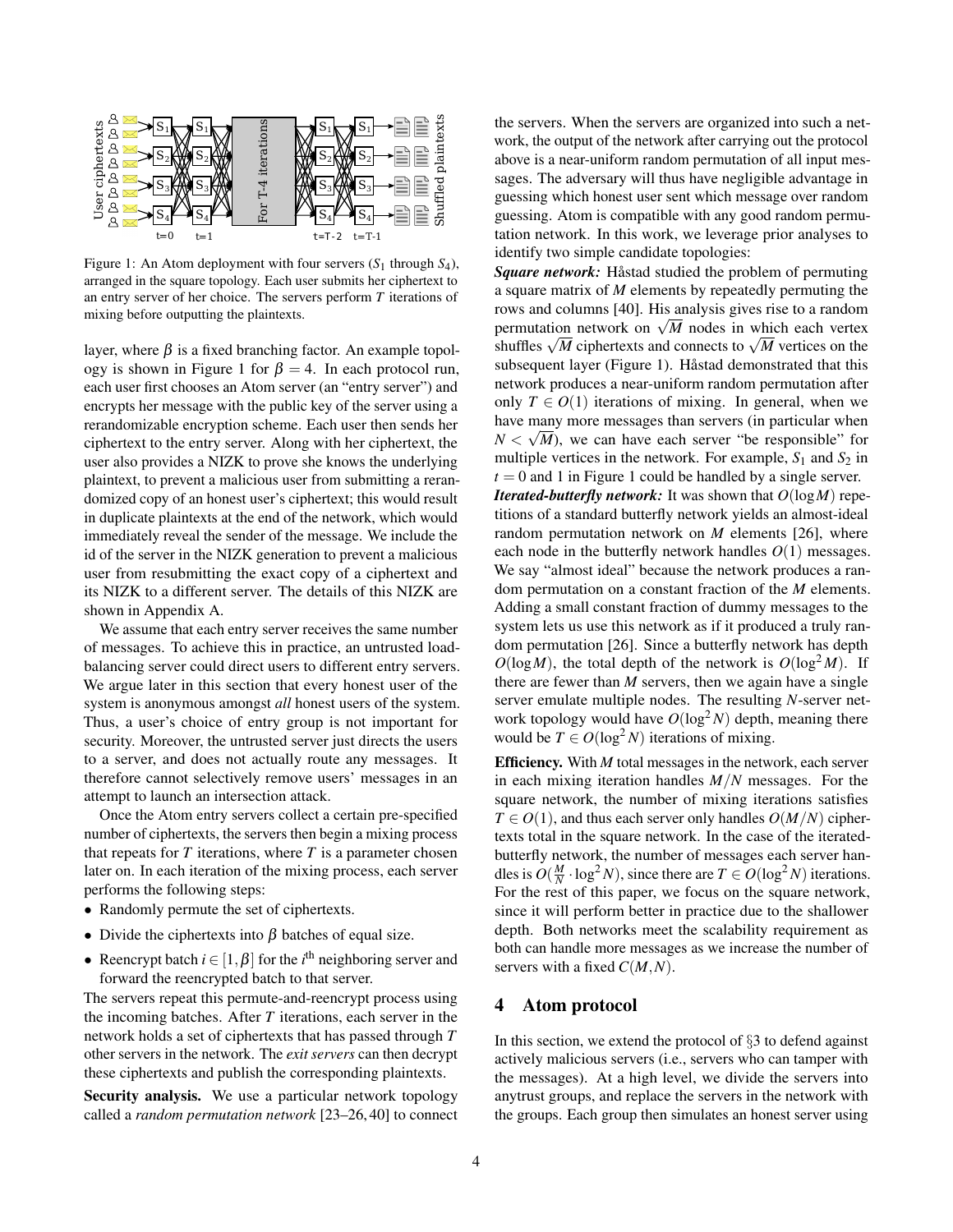our protocol, and we provide mechanisms to detect malicious servers deviating from the protocol.

#### <span id="page-4-5"></span>4.1 Anytrust group formation

The Atom servers are organized into groups. As we will see later in this section, the security of Atom relies on each group having at least one honest server in this setting. We ensure this by using a public unbiased randomness source [\[14,](#page-14-14) [68\]](#page-16-11) to generate groups consisting of randomly sampled servers. We set the group size large enough to ensure that the probability that all servers in any group are malicious is negligible. Here, we make an assumption that the adversary controls at most a particular constant fraction *f* of the servers in the network.

For example, if we assume that the adversary controls  $f = 20\%$  of the servers, we can bound the probability that any group consists of all malicious servers ("is bad") by choosing the group size *k* large enough. We compute:

Pr[One group of *k* servers is bad]  $\leq f^k$ ,

and then use the union bound to compute

 $Pr[$ Any of *G* groups of *k* servers is bad $] \leq G \cdot f^k$ .

If we allow failure with probability at most  $2^{-64}$  with  $G = 1024$  groups, then we choose the group size  $k = 32$  such that  $f^k \cdot G < 2^{-64}$ . Finally, we replace the servers with the groups in the permutation network.

New groups are formed at the beginning of each round. In practice, this operation will happen in the background, as the rest of the protocol is carried out.

#### <span id="page-4-0"></span>4.2 Basic Atom protocol

We first describe our protocol that enables each group to collectively shuffle and reencrypt the message, without protection against active attacks. To send message *m*, the user first picks her entry group. She then computes

 $(c, \pi) \leftarrow$  EncProof( $pk, m$ ), where  $pk$  is the *group public key*; this produces an onion-encrypted ciphertext encrypted using the public keys of all servers in the group. For ElGamal, for example, *pk* would be the product of the public keys of all servers in the group. She then sends  $(c, \pi)$  to all servers in the entry group, and  $\pi$  is verified by all servers.

Once enough ciphertexts and proofs are received, each group performs a specialized multi-party protocol for shuffling the messages described in Algorithm [1.](#page-4-2) The security of this protocol relies on Step [1](#page-4-3) and Step [3.](#page-4-4) After Step [1,](#page-4-3) the messages are permuted using the composition of all servers' permutations. Since the honest server's permutation is random and unknown, the final permutation is secure as well.

Step [3](#page-4-4) solves our second challenge: to whom do the users encrypt their messages? Here, we use the special out-oforder reencryption property of our cryptosystem (§[2.3](#page-2-1) and

#### <span id="page-4-2"></span>Algorithm 1 Basic Atom group protocol

Form anytrust groups using the protocol in §[4.1.](#page-4-5) A group then takes a set of ciphertexts *C* as input, either from the users if this server is in the first layer of the network or the groups in the prior layer, and executes the following.

- <span id="page-4-3"></span>1. **Shuffle**: Each server *s* computes  $C' \leftarrow$  Shuffle(*C*) in order, and sends  $C'$  to the next server.
- 2. Divide: If *s* is the last server of the group, then it divides the permuted ciphertext set  $C'$  into  $\beta$  evenly sized batches  $(B_1, \ldots, B_\beta)$ , where  $\beta$  is the number of neighboring groups. It sends  $(B_1, \ldots, B_\beta)$  to the first server of the current group.
- <span id="page-4-4"></span>3. Decrypt and Reencrypt: Server *s* receives batches  $(B_1, \ldots, B_\beta)$  from the previous server. In order, each server *s* computes  $B'_i = \text{ReEnc}(sk_s, pk_i, B_i)$  for each batch where *sk<sup>s</sup>* is the secret key of the current server and *pk<sup>i</sup>* is the group public key of the *i*th neighboring group. If there are no neighbors (i.e., this is the last iteration of mixing), then  $pk_i = \perp$  for all *i*.

If *s* is the last server of the group, then it sends all  $B_i'$  to the first server in the  $i<sup>th</sup>$  neighboring group. Otherwise, it sends them to the next server.

If *s* is the last server of a group in the last layer, then  $(B'_1, \ldots, B'_\beta)$  contains the plaintext messages.

Appendix [A\)](#page-13-0). A user only needs to encrypt for her entry group (and need not know the path her message will take a priori), and the entry group can reencrypt for the appropriate next group. In particular, the first server decrypts a layer of encryption of a ciphertext and reencrypts it for the next group of servers. When the second server receives the resulting ciphertext, it can decrypt its layer of encryption, despite the fact that the ciphertext was last encrypted with a different public key. Since each message is simultaneously decrypted and reencrypted for another group, all messages remain encrypted under at least one honest server's key until the last layer. Thus, the adversary does not learn anything by observing the traffic in intermediate mixing iterations.

# <span id="page-4-1"></span>4.3 Atom with NIZKs

We now describe the two different mechanisms that address our third challenge: protecting against actively malicious servers. First, each user generates her ciphertext and the corresponding NIZK using EncProof, and submits them to all servers in their entry groups. All servers then verify the NIZKs, and report the verification result to all other servers in the group. Our protocol then uses *verifiable shuffles* [\[10,](#page-14-11) [39,](#page-15-10) [59\]](#page-16-9) and *verifiable decryption* [\[20\]](#page-14-10): After each operation in Algorithm [1,](#page-4-2) the server who shuffled or reencrypted the messages proves the correctness of its operation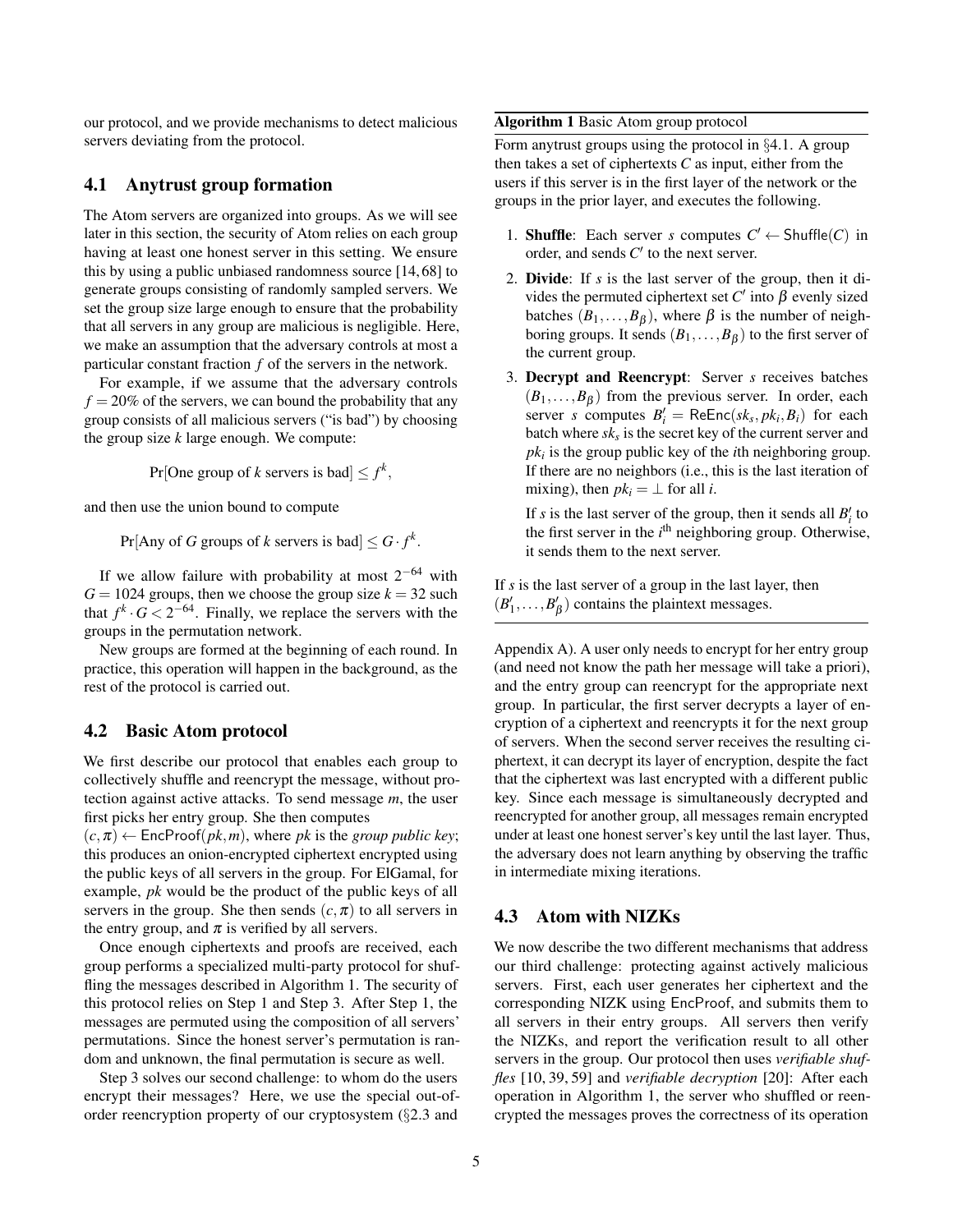using NIZKs to all other servers in the group. The honest server in each group will detect any deviation from the protocol. Algorithm [2](#page-5-1) describes the details.

<span id="page-5-1"></span>Algorithm 2 Atom group protocol with NIZKs

A group receives a set of ciphertexts *C* as input, as well as the proof verification results of the previous layer.

- 1. Shuffle: In order, each server *s* does the following:
	- (a) Compute  $(C', \pi) \leftarrow$  ShufProof( $pk, C$ ), where  $pk$  is the current group public key.
	- (b) Send  $(C', \pi)$  to all servers in the group. All servers in the group verify the proof  $\pi$ , and send the result of the verification to all servers in the group. All servers then check that every server in the group correctly verified the proof, and abort the protocol if any server reports failure.
- 2. Divide: If *s* is the last server in the group, then server *s* divides the permuted ciphertext set  $C'$  into  $\beta$  evenly sized batches  $(B_1, \ldots, B_\beta)$ , where  $\beta$  is the number of neighboring groups. Server *s* sends  $(B_1, \ldots, B_\beta)$  to the first server.
- 3. Decrypt and Reencrypt: In order, each server *s* does the following after it receives batches  $(B_1, \ldots, B_\beta)$  from the previous server:
	- (a) Compute  $(B'_i, \pi_i)$  = ReEncProof( $sk_s, pk_i, B_i$ ) for each batch  $B_i$ , where  $s k_s$  is the secret key of the current server and  $pk_i$  is the group public key of the  $i<sup>th</sup>$  neighboring group.
	- (b) Send  $\{(B'_i, \pi_i)\}_{i \in [\beta]}$  to all servers in the current group. Send them to all servers in all the neighboring groups as well, if *s* is the last server of the group. All servers that received the proofs  $\{\pi_i\}_{i\in [B]}$ verify them, and send the results of the verification to all servers in the current group, and the neighboring groups if *s* is the last server in the group. Then, all servers who received the proofs check that all other servers who verified the proofs reported success, and abort the protocol if any server reports failure.

If *s* is the last server of a group in the last layer, then  $(B'_1, \ldots, B'_\beta)$  contains the traps and the inner ciphertexts.

### <span id="page-5-0"></span>4.4 Atom with trap messages

Generating and verifying the zero-knowledge proofs imposes a substantial computational cost on the servers. The verifiable shuffle proposed by Neff [\[59\]](#page-16-9), for instance, requires each server to perform a number of exponentiations per element being shuffled. Since every server needs to produce and verify a number of these NIZK proofs, the extra computation can be burdensome. Instead, we use a novel *trap message*-based

protection, inspired by prior work [\[46\]](#page-15-11). In this variant, each user submits a "trap" ciphertext with the ciphertext of her message. If a server misbehaves, it risks tampering with a trap. We then provide a distributed mechanism to detect if a trap has been modified.

The malicious servers may get lucky and tamper with a real user message. As such, the trap variant of Atom provides a slightly weaker notion of security than the NIZK variant: the adversary could remove (but not deanonymize) up to  $\kappa$  honest messages from the anonymity set with probability  $2^{-\kappa}$ . If the number of honest users is large, as we expect in a scalable system, this weaker anonymity property is almost as good as the traditional anonymity property. The NIZK variant of Atom can provide the stronger anonymity if needed.

This trap variant of Atom makes use of an extra anytrust group of servers, which we call the *trustees*. The trustees first collectively generate a per-round public key for the group, with each trustee holding a share of the matching secret key. Users then encrypt their messages using a double-enveloping technique [\[37\]](#page-15-16): each user first encrypts her messages using the trustees' public key with an IND-CCA2 secure encryption scheme [\[58,](#page-16-12) [62\]](#page-16-13), which ensures that the resulting ciphertext cannot be modified in anyway. Then, the user encrypts the resulting ciphertext, which we call *inner ciphertexts*, with the group key of her entry group. More precisely, to send a message *m*, a user

- 1. encrypts *m* using the trustees' public key  $pk<sub>T</sub>$ :  $c_M \leftarrow$  "Enc<sub>CCA2</sub>( $pk_T, m$ )||M", where M indicates that  $c_M$ is an inner ciphertext,
- 2. picks an entry group. Let *gid* be the index of the entry group,
- 3. chooses a random nonce *R* and generates a "trap message" as  $c_T \leftarrow "gid||R||T",$  where T indicates that  $c_T$  is a trap message,
- 4. computes  $(c_0, \pi_0) \leftarrow$  EncProof( $pk, c_M$ ),

 $(c_1, \pi_1) \leftarrow$  EncProof( $pk, c_T$ ), and the cryptographic commitment  $C_T$  of  $c_T$ , where  $pk$  is the public key of the entry group (since the nonces are high-entropy, we can use a cryptographic hash like SHA-3 [\[30\]](#page-15-17) as a commitment),

5. sends  $(c_0, \pi_0)$  and  $(c_1, \pi_1)$  in a random order along with *C<sup>T</sup>* to all servers in her entry group.

The servers verify  $\pi_0$  and  $\pi_1$  when they receive them. Once a group collects enough ciphertexts and commitments, each group carries out Algorithm [1,](#page-4-2) treating each ciphertext (real or trap) as an independent message. At the end of the protocol, the last server checks its subset of messages. It then forwards (1) each trap message to all servers in the group indicated by the *gid* field, and (2) each inner ciphertext to all servers in the group chosen by a deterministic function that will loadbalance the number of ciphertexts forwarded to a group (e.g., using universal hashing).

Each server reports the following to the trustees: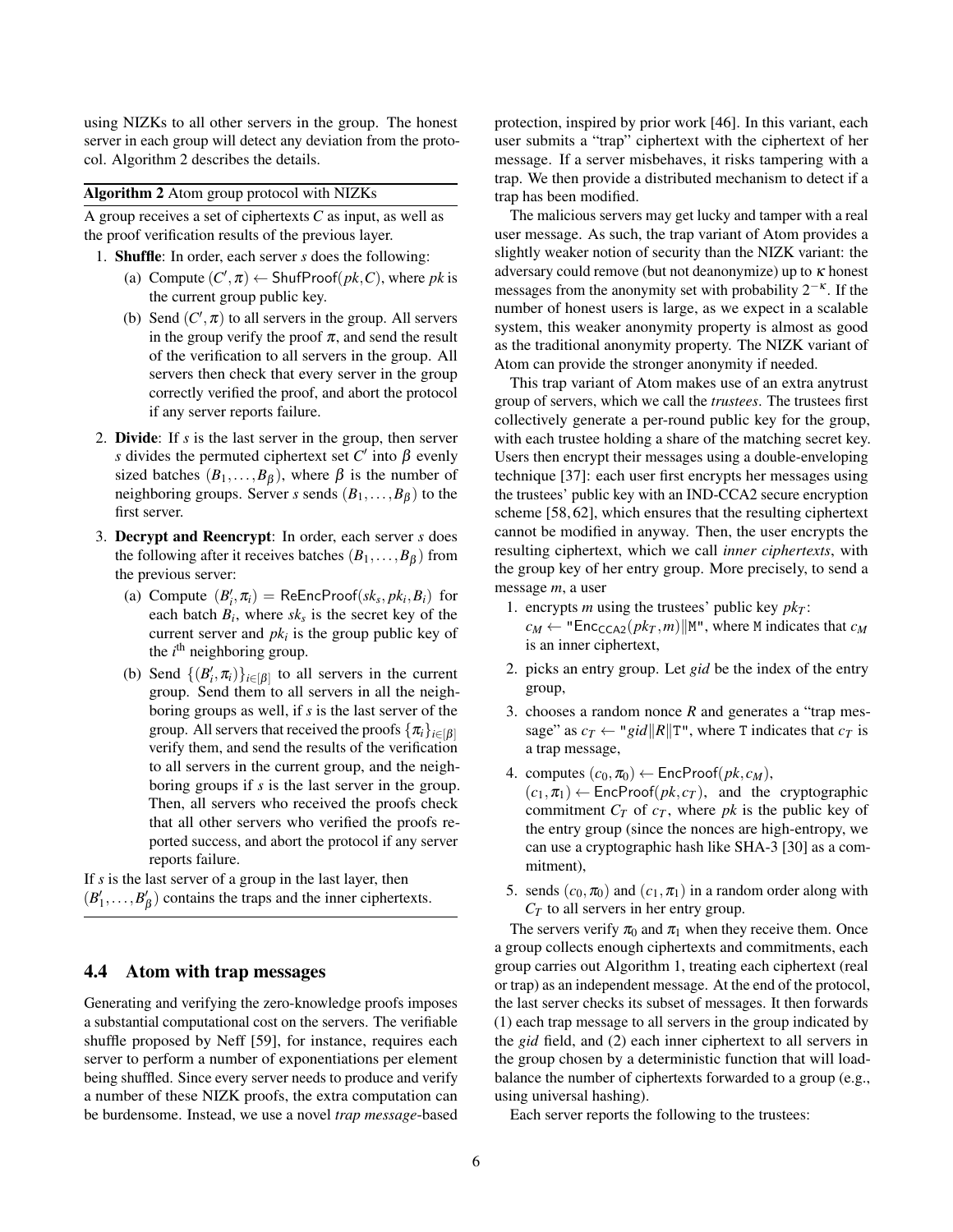<span id="page-6-1"></span>

Figure 2: Atom with trap messages and trustees.

- 1. a bit indicating whether every trap commitment has a matching trap and vice-versa.
- 2. a bit indicating that all inner ciphertext has been forwarded correctly (e.g., hash is the expected value), and that there are no duplicate inner ciphertexts.
- 3. the number of traps and inner ciphertexts.

Each trustee releases its share of the decryption key if and only if every server in every group reports no violation and the total number of traps is the same as the total number of inner ciphertexts. Otherwise, each trustee deletes its share of the secret key. If the trustees release the decryption key, then each server decrypts the inner ciphertexts to recover the actual messages. Figure [2](#page-6-1) summarizes the protocol.

Security analysis. The messages sent in one round cannot be replayed in another round because the group keys change across rounds. Thus, we only consider the security of one round. The servers cannot tamper with any trap messages since the honest server in each group holds the commitments to all traps it is expecting to see. Moreover, because the traps are mixed independently of the real messages, the final locations of traps do not leak any information about the real messages. We then use IND-CCA2 encryption, which creates non-malleable ciphertexts, to prevent the adversary from tampering with the inner ciphertexts to create related ciphertexts. The adversary could still, however, duplicate, drop, or replace an inner ciphertext.

The servers first explicitly check for duplicates, and abort the protocol upon finding any. When a malicious server removes or replaces a ciphertext, there is at least 50% chance that the modified ciphertext is a trap message because the users submit the ciphertexts in a random order and the ciphertexts are indistinguishable. Thus, if a server drops or replaces a single ciphertext, it causes the entire protocol run to abort with probability 50%. The adversary can, however, remove or replace  $\kappa$  messages successfully with probability  $2^{-\kappa}$ . Since each successful tampering reduces the anonymity set of all users by one, the adversary can reduce the anonymity set size by at most  $\kappa$  with probability  $2^{-\kappa}$ . This attack does not impact the privacy of the tampered ciphertexts: the removed inner ciphertexts are always encrypted under at least

one honest server's key, and thus the plaintext messages of the replaced messages are never revealed.

#### <span id="page-6-0"></span>4.5 Tolerating server churn

The failure of any server–even a benign one–in the protocols described thus far prevents the failed server's group from making progress. This is an important challenge for Atom: with hundreds or thousands of volunteer servers involved in each round, server failures are bound to happen. To address this issue, we modify Atom to use threshold anytrust groups that we call "many-trust groups". We construct the groups such that there are at least *h* honest servers in each group, and enable each group to tolerate up to *h*−1 failures.

When using Atom with many-trust groups, we replace each group public key with the key of a threshold cryptosystem. In a *k*-server group, we share the keys in such a way that any  $k - (h - 1)$  servers can decrypt messages encrypted for the group's key. Since there are at least *h* honest servers in each group, any subset of  $k - (h-1)$  servers contains an honest server. With such groups, Atom works similar to the anytrust variant, except that only  $k - (h-1)$  group members need to participate.

Our fault-tolerance mechanism requires two changes to the network setup described in §[4.1.](#page-4-5) First, we need to increase the group size *k* to ensure existence of *h* honest servers per group. For example, when  $h = 2$ ,  $f = 20\%$ , we need  $k > 33$  to achieve failure probability  $\lt 2^{-64}$  (compared to  $k \geq 32$  when  $h = 1$ ). In the common case, however, only  $32 = k - (h-1)$ servers need to handle the messages, meaning the messaging latency does not increase in this case. Appendix [B](#page-13-1) shows how to compute *k*, and how large *k* must be for different values of *h*.

Second, each group must generate its threshold encryption keys. In Atom, we use a dealer-less distributed verifiable secret sharing (DVSS) protocol [\[67\]](#page-16-14) to generate the keys to avoid having a single trusted dealer who knows the secret key. When a group is first formed, all servers in the group participate in a round of the DVSS protocol. The public output of this protocol is the group public key and the secret key is secret shared among the *k* servers. For subsequent rounds, the servers can perform this operation in the background as they mix the messages for the current round.

Atom also provides a way to recover from more than *h*−1 failures in a group using what we call *buddy groups*. When groups are formed in the beginning of a round, each group picks one or more buddy groups. Each server then secret shares its share of the group private key with the servers in each of the buddy groups. When more than *h*−1 servers in a group fail, a new anytrust group is formed. Each server in the new group then collects the shares of the private key from one of the buddy groups, and reconstructs a share of the group private key. This allows Atom to recover from a group failure as long as one of its buddy groups is online. In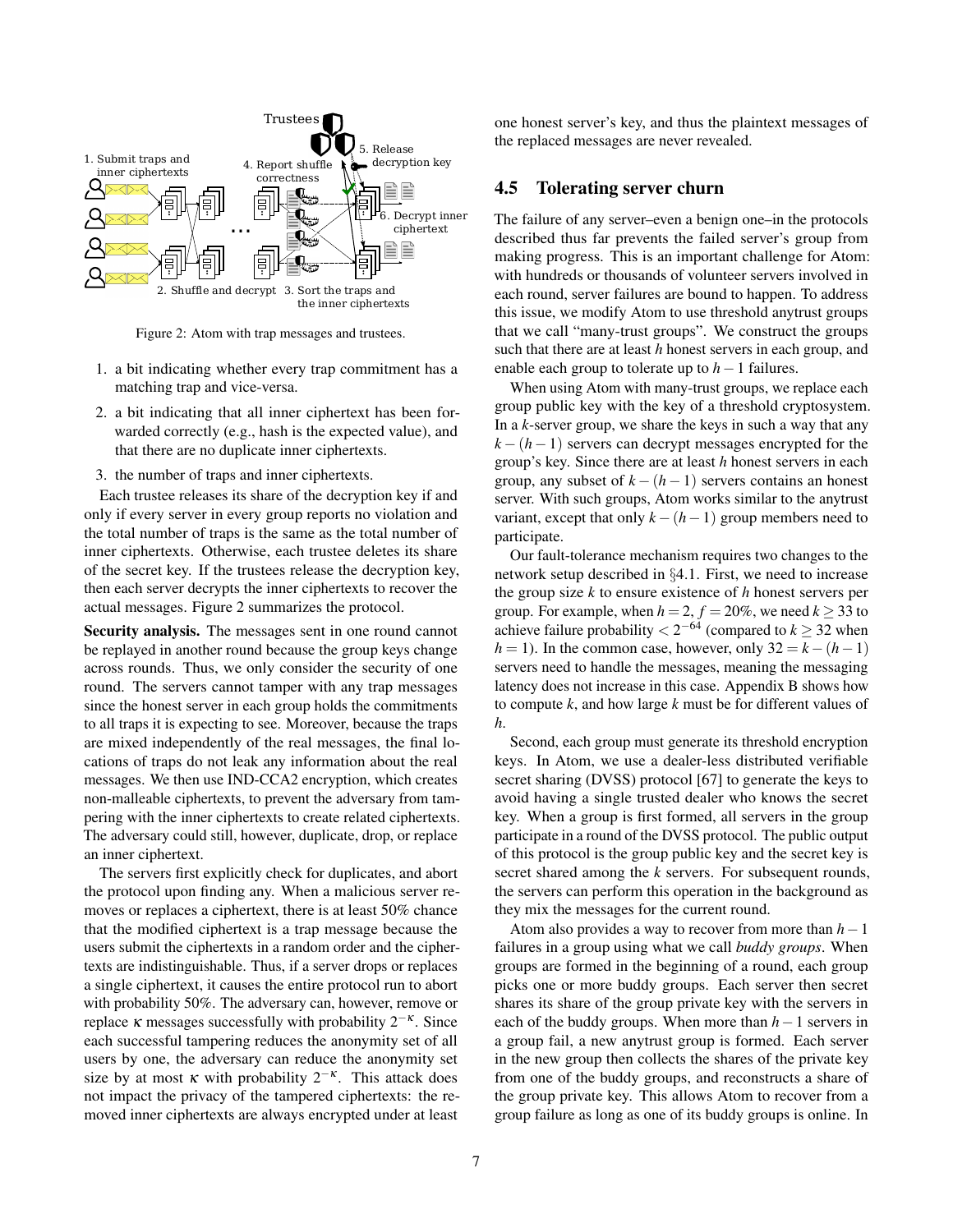principle, Atom could use an extra anytrust group of highly available servers not in the actual network as a buddy group for all groups to minimize the chance of network failure; for example, the trustee group can be used for this purpose in the trap-variant of Atom.

# <span id="page-7-0"></span>4.6 Malicious users in Atom

In the NIZK variant of Atom, malicious users cannot cause a protocol run to halt. In the trap variant, however, malicious users could potentially disrupt a round by submitting (1) missing, incorrect, or extra traps, or (2) duplicate inner ciphertexts. Since the servers check the traps only once the routing has completed, Atom with traps unfortunately cannot proactively prevent such attacks. However, Atom does provide a way to identify the malicious users after a misbehavior is detected. To identify disruptive users, all entry groups first reveal their private keys. Then, all servers in each group decrypt the ciphertexts they received, and publish the resulting traps and inner ciphertexts to all other servers, along with the original sender of each message and the commitments of the traps. Each server then checks if each decrypted trap matches the corresponding commitment and vice-versa, and reports any user who fails this check. It also reports any users who submitted the same inner ciphertexts. Once the malicious users' identities are known, the system maintainer could take appropriate actions (e.g., blacklist the users). If the DoS attack is persistent after many rounds, Atom can fall back to using NIZKs, effectively trading off performance for availability.

### 4.7 Organizing servers

Ensuring maximal server utilization. To maximize the performance, we need to fully utilize all servers at all times. A naïve layout of the servers, however, will cause a lot of idle time. For example, the second server in a group cannot do any useful work until the first server finishes. To ensure that every server is active as much as possible, we "stagger" the position of a server when it appears in different groups (e.g., server *s* is the first server in the first group, second server in the second group, etc.). This can help minimize idle time. Changing the positions of the servers within a group does not impact the security of the system, since the security only depends on the existence of an honest server.

Pipelining. In scenarios where throughput is more important than latency, Atom can be pipelined. When we organize the servers, we can assign different sets of servers to different layers of our network. The network can then be pipelined layer by layer, and output messages every one group's worth of latency. We do not explore this trade-off in this paper, as latency is more important for the applications we consider.

#### 5 Implementation and applications

We implemented an Atom prototype in Go in approximately 3,500 lines of code, using the Advanced Crypto Library [\[1\]](#page-14-15). Our prototype implements both protection against active attacks (§[4.3](#page-4-1) and §[4.4\)](#page-5-0) and our fault-tolerance protocol  $(\S4.5)$  $(\S4.5)$ . We use the NIST P-256 elliptic curve [\[6\]](#page-14-16) for our cryptographic group, threshold ElGamal encryption [\[65\]](#page-16-15) for our fault-tolerance scheme, and Neff's verifiable shuffle technique for the zero-knowledge proof of shuffle correctness [\[59\]](#page-16-9). For our IND-CCA2-secure encryption scheme, we use a key encapsulation scheme with ElGamal [\[66\]](#page-16-16), described in Appendix [A.](#page-13-0) The source code is available at <github.com/kwonalbert/atom>. We now highlight two particularly suitable applications for Atom.

Microblogging. Microblogging is a broadcast medium in which users send short messages. For example, Twitter is a microblogging service that supports messages up to 140 characters. In several cases, anonymity is a desirable property for microblogging: protest organizers can announce their plans, and whistleblowers can publicly expose illegal activities without fearing repercussions. Atom is a natural fit for such applications. To blog, a user sends a short message through the Atom network. The servers then put the plaintext messages on a public bulletin board where other users can read them. We use 160 byte messages in our evaluation.

Dialing. Several private communication systems [\[8,](#page-14-6) [50,](#page-15-6) [72\]](#page-16-2) require a *dialing* protocol by which pairs of users can establish a shared secret. Atom supports a dialing protocol, similar to that of Vuvuzela [\[72\]](#page-16-2) and Alpenhorn [\[50\]](#page-15-6). To dial another user Bob, the initiator Alice encrypts her public key using Bob's public key. Then, she sends her encrypted key and Bob's identifier *id* (e.g., his public key) through the Atom network. The servers at the last layer put the encrypted keys into *mailboxes* based on the identifier. There are *m* mailboxes, and each dialing message is forwarded to mailbox *id* mod *m*. Finally, Bob downloads the contents of the mailbox that contains the requests for him, decrypt the messages, and establishes a shared key with Alice.

To hide the number of dialing calls a user receives, we employ the differential privacy technique proposed by Vuvuzela. We require one of the anytrust groups (which could be the trustees in the trap variant) to generate dummy dialing messages for each mailbox, where the number of dummies is determined using differential privacy. Then, these dummy messages are distributed evenly across the Atom network, and routed along with the actual users' dialing messages. We refer the readers to prior work [\[72\]](#page-16-2) for detailed privacy analysis of the required number of dummies.

The size of each dialing message can differ depending on the cryptosystem used and the security guarantees. In the simplest version in which a user simply sends an encrypted public key of an elliptic curve cryptosystem, the message size can be as small as 80 bytes (Bob's public key + AEAD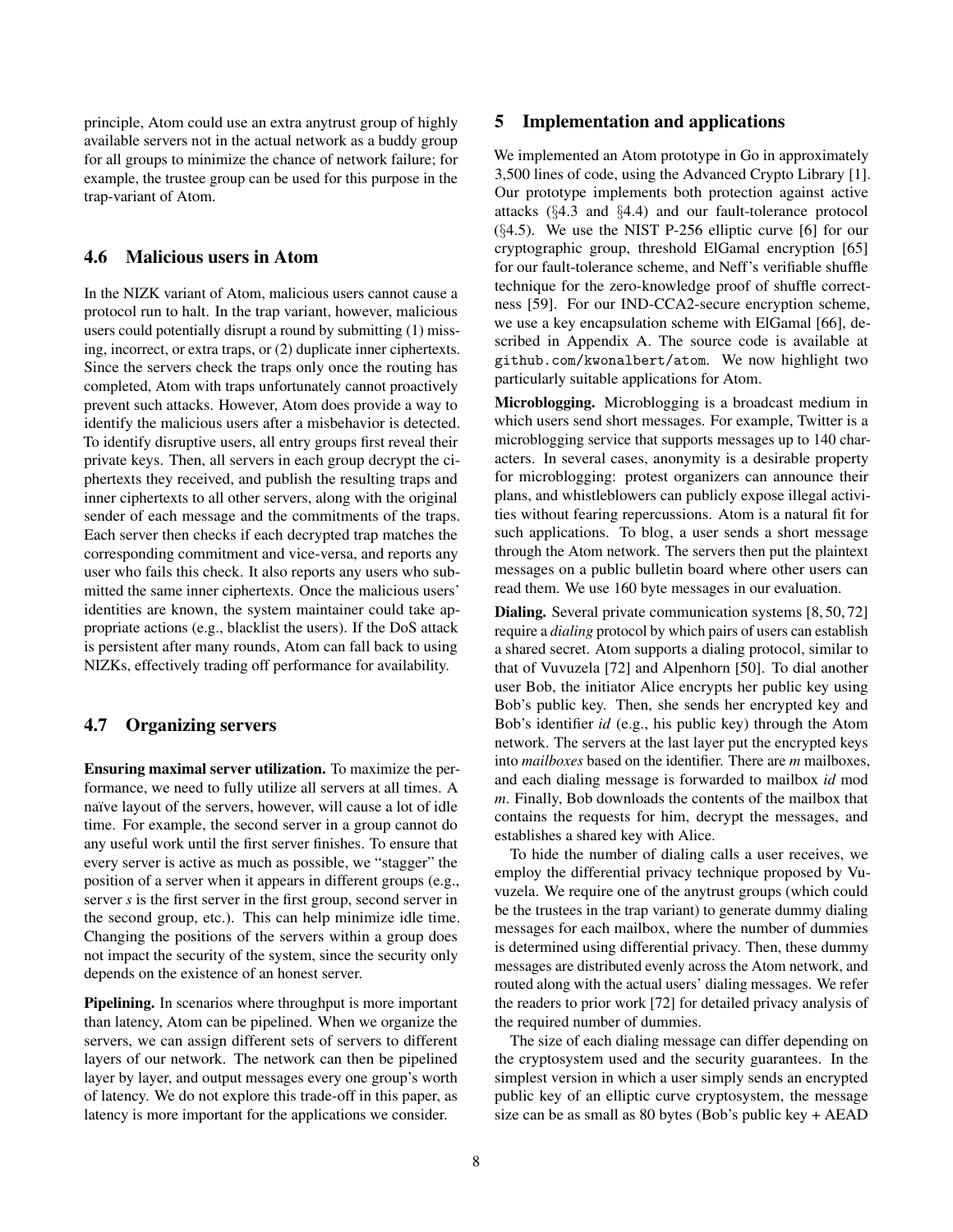Table 3: Performance of the cryptographic primitives.

<span id="page-8-0"></span>

| <b>Primitives</b>                             | Latency (s)          |                      |  |  |  |
|-----------------------------------------------|----------------------|----------------------|--|--|--|
| Enc                                           | $1.40 \cdot 10^{-4}$ |                      |  |  |  |
| ReEnc                                         | $3.35 \cdot 10^{-4}$ |                      |  |  |  |
| Shuffle (1,024 messages)                      | $1.07 \cdot 10^{-1}$ |                      |  |  |  |
|                                               | Prove                | Verify               |  |  |  |
| <b>EncProof</b>                               | $1.62 \cdot 10^{-4}$ | $1.39 \cdot 10^{-4}$ |  |  |  |
| <b>ReEncProof</b>                             | $6.55 \cdot 10^{-4}$ | $4.46 \cdot 10^{-4}$ |  |  |  |
| ShufProof (1,024 messages)                    | $7.57 \cdot 10^{-1}$ | $1.41 \cdot 10^{0}$  |  |  |  |
| Table 4: Latency to create an anytrust group. |                      |                      |  |  |  |

<span id="page-8-1"></span>

| Group size                                           |  |  | 64 |  |
|------------------------------------------------------|--|--|----|--|
| <b>Setup latency</b> (ms) 7.4 29.4 93.3 361.8 1432.1 |  |  |    |  |

encrypted Alice's public key). For more sophisticated dialing protocols, the messages can be larger. Alpenhorn [\[50\]](#page-15-6), for instance, uses identity-based encryption, and each message is approximately 300 bytes. Our prototype implements the simpler 80 byte message dialing scheme.

#### 6 Evaluation

To evaluate Atom, we performed two classes of experiments. In the first set of experiments, we measured the performance of a single anytrust group. In the second, we perform endto-end experiments using a large number of machines. In these latter experiments, we verify that the system can (1) handle a large number of messages, and (2) scale horizontally. We carried out our experiments in the us-east-1 region of Amazon EC2, but we artificially introduced a latency between 40 and 160 ms for each pair of servers (using tc in Linux) to emulate a more realistic network environment. The machines communicated over TLS channels.

# 6.1 Anytrust group performance

Experimental setup. To understand the performance of the building blocks of an Atom network, we measured the latency of the cryptographic operations and one mixing iteration. We used Amazon EC2's c4.xlarge instances for most of the experiments in this section, which have four Intel Haswell Xeon E5-2666 vCPUs with 7.5 GB of memory. For these experiments, we fix the message size at 32 bytes. The latency increases linearly with the message size, as we use more points to embed larger messages; i.e., a 32-byte message is one elliptic curve point, a 64-byte message is two elliptic curve points, etc.

Cryptographic primitives. Table [3](#page-8-0) shows the performance of the cryptographic primitives used by Atom.

Group setup time. Table [4](#page-8-1) shows the latency to generate an anytrust group of different sizes. The threshold key generation (DVSS [\[67\]](#page-16-14)) is the dominating cost. For all group sizes of fewer than 64 servers, the setup takes less than two seconds. In practice, we expect this overhead to be even lower,

<span id="page-8-2"></span>

Figure 5: Time per mixing iteration for a single group of 32 servers as the number of messages varies.

<span id="page-8-3"></span>

Figure 6: Time per mixing iteration for a single group when routing 1,024 messages as the group size varies.

since the servers can organize themselves into groups in the background as they mix the messages for the current round. NIZKs vs. traps. To compare the performance of the two

techniques for defending against malicious servers, we created a single anytrust group with 32 servers, and measured the time required to complete one mixing iteration. The number of messages varied from 128 to 16,384 messages, which is the expected range of message load per group. In the trap version of Atom, we accounted for the trap messages as well, which doubled the actual number of messages handled by each group. For example, if there are  $1,024$  groups and  $2^{20}$ messages, each group would handle 1,024 messages in the NIZK variant and 2,048 messages in the trap variant.

As shown in Figure [5,](#page-8-2) the mixing time of both modes increases linearly with the number of messages, since the mixing time largely depends on the number of ciphertexts each server has to shuffle and reencrypt. The NIZK variant takes about four times longer than the trap variant due to costly proof generation and verification. Based on this, we estimate that a full Atom network using NIZKs would be four times slower than a trap-based Atom network.

Group size. The size of each anytrust group in Atom depends on the security parameter and *f* , the fraction of servers that are adversarial. Figure [6](#page-8-3) demonstrates the impact of group size on the mixing iteration time when the group handles 1,024 messages. For both schemes, the mixing time increases linearly with the group size, since each additional server adds another serial set of shuffling and reencryption operations.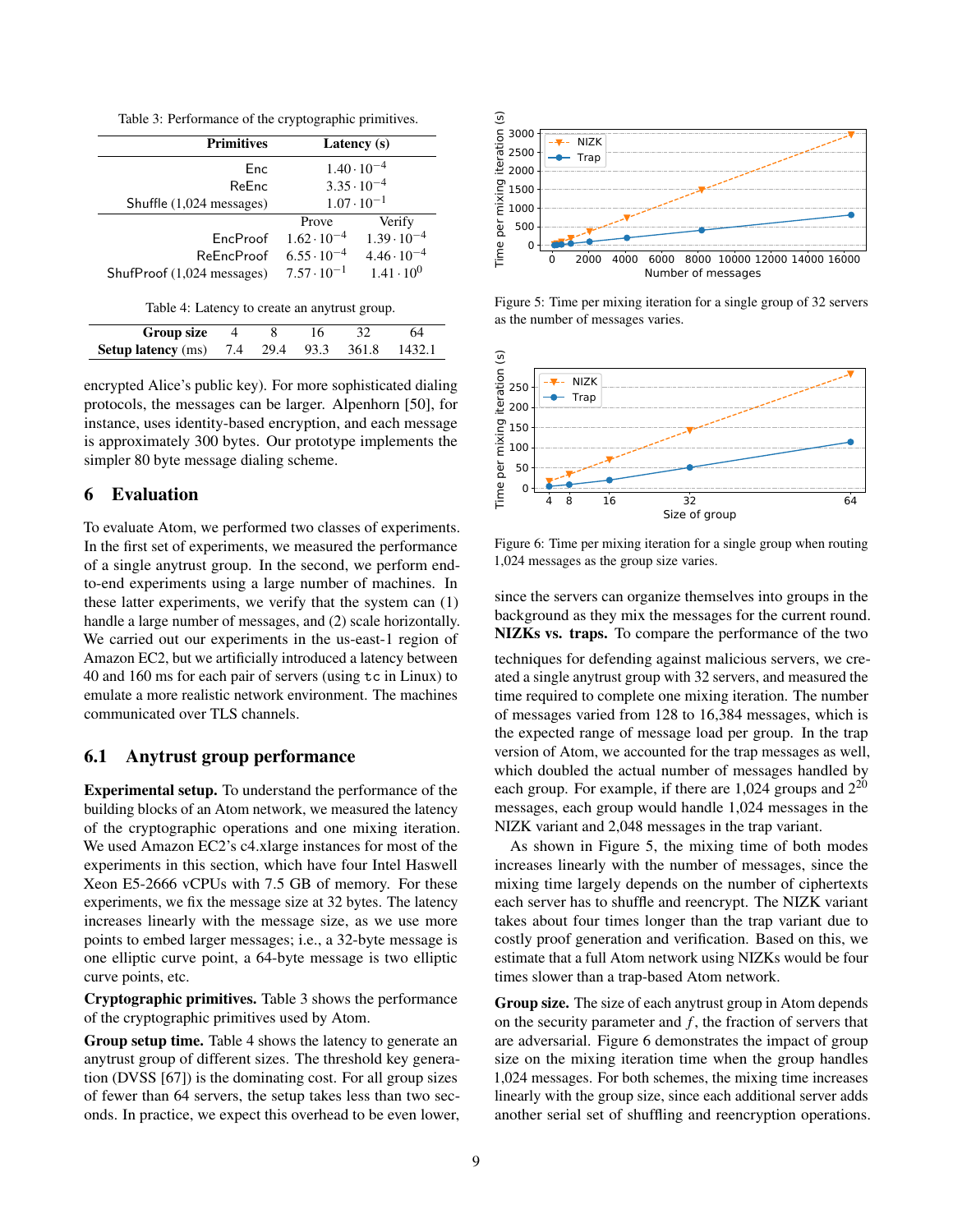<span id="page-9-0"></span>

Figure 7: Speed-up of one mixing iteration of Atom as we increase the number of cores on a server. The baseline is when all servers have four cores.

<span id="page-9-2"></span>

Figure 8: The Tor network topology [\[70\]](#page-16-17) (left) and our network topology (right). The size of a node indicates its capacity; very highcapacity nodes are in green. In our topology, links within a cluster have 40 ms latency and across clusters have 80-160 ms latency.

While our fault tolerance parameter *h* impacts the group size *k* as well, only  $k - (h-1)$  servers handle the messages in a given iteration since  $k - (h-1)$  servers is enough to decrypt the threshold encrypted ciphertexts.

Number of cores. The computations that the Atom servers perform are highly parallelizable, especially for the trap variant. Adding more cores to each server decreases the overall latency in proportion. To demonstrate this effect, we created an anytrust group of 32 servers using EC2 c4 nodes with 4, 8, 16, and 36 cores, and we routed 1,024 messages through them. Figure [7](#page-9-0) shows the speed-up of different anytrust groups over the one consisting of only four core servers. The speed-up is nearly linear for the trap-variant, since majority of the load is parallelizable. The speed-up of the NIZK variant is sub-linear because the NIZK proof generation and verification technique we use is inherently sequential.

### 6.2 Large-scale evaluation of Atom

Experimental setup. In this set of experiments, we used up to 1,024 various Amazon EC2 machines to test Atom's scalability and performance using the trap variant of Atom. In each experiment, 80% of the servers had 4 cores (c4.xlarge), 10% had 8 cores (c4.2xlarge), 5% had 16 cores (c4.4xlarge), and 5% had 32 cores (c4.8xlarge). We used the bandwidth statistics of the Tor network [\[3\]](#page-14-3) as a proxy to chose the servers

<span id="page-9-3"></span>

Figure 9: Latency of Atom for microblogging and dialing for varying number of messages. The latency increases linearly with the number of messages.

for our network<sup>[1](#page-9-1)</sup>: 80% of the servers have less than 100 Mbps, 10% have between 100 Mbps and 200 Mbps, 5% have between 200 Mbps and 300 Mbps, and 5% have over 300 Mbps of available bandwidth. Figure [8](#page-9-2) shows our network topology.

We picked the system parameters assuming  $f = 20\%$  of the servers are malicious. We set up our groups to handle one server failure for each group  $(\S 4.5)$  $(\S 4.5)$ . Thus, we set the group size to 33 servers, and required 32 out of the 33 servers to route the messages. Finally, we used  $\mu = 13,000$ , where  $\mu$  is the average number of dummy messages by each server in an anytrust group for differential privacy [\[72\]](#page-16-2). Thus, on average, we expect about  $32 \cdot \mu = 410,000$  dummy messages total in the network for anytrust groups of 32 servers.

We used  $T = 10$  iterations with the square network for the evaluation. To measure the latency of one round of protocol run, we measure the time lapse between the moment that the first server in the first layer receives a message and the last server in the last layer outputs a message.

- We answer the following questions in this section:
- Can Atom support a large number of users?
- How does Atom scale horizontally?
- How does Atom compare to prior systems?

Number of messages. We used 1,024 servers organized into 1,024 groups, and measured the latency as the total number of messages varied. As Figure [9](#page-9-3) shows, the latency increases linearly with the total number of messages, since the number of messages handled by each group increases linearly with the total number of messages. The difference in the slope between the two applications is due to the smaller message size for dialing. For both applications, our prototype can handle over a million users with a latency of 28 minutes.

Horizontal scalability. To demonstrate that Atom scales horizontally, we measured the end-to-end latency for the network to route a million microblogging messages as the number of servers varied. As shown in Figure [10,](#page-10-0) the network speeds up linearly with the number of servers. That is, an Atom network with 1,024 servers is twice as fast as one with 512 servers.

<span id="page-9-1"></span><sup>&</sup>lt;sup>1</sup>Statistics on core counts of Tor servers were not available.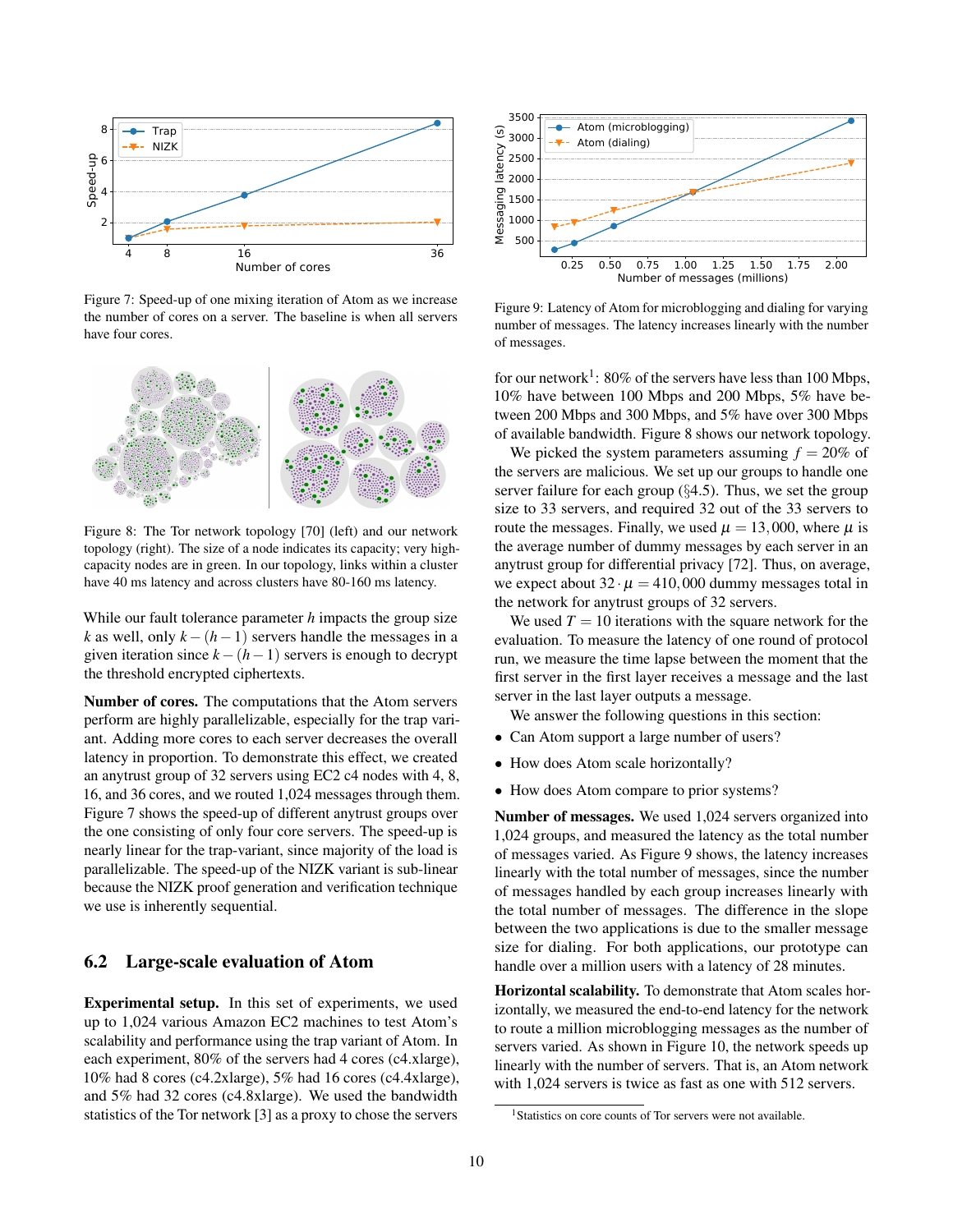<span id="page-10-0"></span>

Figure 10: Speed-up of Atom networks of varying sizes relative to an Atom network of 128 servers. The speed-up is linear in the number of servers in the network.

<span id="page-10-1"></span>

Figure 11: Simulated speed-up of Atom networks of varying sizes relative to an Atom network of 1,024 servers when routing a billion microblogging messages. At this scale, the speed-up is sub-linear in the number of servers.

We also simulated larger Atom networks to show further scalability. Here, we modified the implementation to model the expected latency given an input using values shown in Table [3,](#page-8-0) instead of actually performing the operations. We then had each physical server in our network emulate a large number of logical servers. Figure [11](#page-10-1) shows the simulated latency when routing over a billion microblogging messages using larger Atom networks. Unlike the cases with less than 1,024 servers, we observed that the speed-up is slightly sublinear in the number of servers. We believe there were two reasons for this. First, there are *G* 2 connections between two layers where *G* is the number of servers per layer. When there are tens of thousands of groups per layer, the number of connections became unmanageable for some servers. Second, the single trustee group experienced performance degradation. While the trustees could handle tens of thousands of TLS connections, the overhead of establishing TLS connection became non-negligible at this scale.

Comparison to prior work. Table [12](#page-10-2) compares the performance of Atom to that of three prior works: Riposte [\[22\]](#page-14-1), Vuvuzela [\[72\]](#page-16-2), and Alpenhorn [\[50\]](#page-15-6). Riposte is an anonymous microblogging system that uses centralized anytrust servers. To compare Atom's microblogging capabilities, we used the fastest variant of Riposte which uses three 36-core machines

<span id="page-10-2"></span>Table 12: Latency to support a million users. For microblogging, Atom is  $23.7\times$  faster than Riposte with 1,024 servers. Vuvuzela is  $56\times$  faster than Atom for dialing.

|                |                        | Latency (min.)      |                     |  |
|----------------|------------------------|---------------------|---------------------|--|
|                |                        | Microblog           | Dial                |  |
|                | Hardware               | Speedup             | <i>Slowdown</i>     |  |
|                | Config.                | $vs.$ Riposte $/$   | vs. Vuvuzela )      |  |
| Atom           | $128 \times$ mixed     | $228.7(2.9\times)$  | $225.1(450\times)$  |  |
|                | $256\times$ mixed      | $113.4(5.9\times)$  | $112.6(225\times)$  |  |
|                | $512\times$ mixed      | 56.3 $(11.9\times)$ | 55.5 $(111 \times)$ |  |
|                | $1024 \times$ mixed    | $28.2(23.7\times)$  | $27.9(56\times)$    |  |
| Alpenhorn [50] | $3 \times c4.8$ xlarge |                     | $0.5(1\times)$      |  |
| Vuvuzela [72]  | $3 \times c4.8$ xlarge |                     | $0.5(1\times)$      |  |
| Riposte [22]   | $3 \times c4.8$ xlarge | 669.2 $(1\times)$   |                     |  |

configured to handle a million messages. As shown in Table [12,](#page-10-2) Riposte takes approximately 11 hours to anonymize a million messages. Atom can support a million microblogging messages in 3.8 hours with 128 servers and 28 minutes with 1,024 servers, which is  $2.9 \times$  and  $23.7 \times$  faster than Riposte. While Atom uses many more servers to achieve better performance, Riposte cannot take advantage of more servers without additional security assumptions. In particular, Riposte could scale by replacing each logical server with a cluster of physical servers. An adversary, however, still needs to only compromise one server from each cluster to break the security of the system.

Vuvuzela and Alpenhorn are private messaging systems with centralized anytrust servers that also support dialing. We show the dialing latency with one million users for the two systems when the network consists of three 36-core machines with 10 Gbps connection between them. These two systems are approximately  $56\times$  faster than Atom for mainly two reasons: (1) more efficient cryptography, as they use hybrid encryption, while Atom uses public key encryption, and (2) their machines are more powerful than the average machine in our network. Although Atom is slower, we still believe it is suitable for dialing. For example, Alpenhorn [\[50\]](#page-15-6) suggests running a dialing round once every few hours due to client bandwidth limitations. Atom can support more than two million users on this time scale.

Atom also offers three concrete benefits over Vuvuzela and Alpenhorn. First, the bandwidth requirement for each server is significantly lower. Vuvuzela servers use 166 MB/sec of bandwidth for all servers [\[72\]](#page-16-2), while Atom servers use less than 1 MB/sec of bandwidth. Second, Atom provides a clear way to scale further: adding more servers to our network will reduce the overall latency. Vuvuzela or Alpenhorn could replace each logical server with a cluster of servers to scaleout. However, similar to Riposte, the adversary only needs to compromise a server in each cluster to break the security of the system. Finally, Atom can provide additional privacy by preventing servers from tampering with honest users' messages. Vuvuzela and Alpenhorn do not aim to prevent servers from tampering with the users' messages, and as a result, a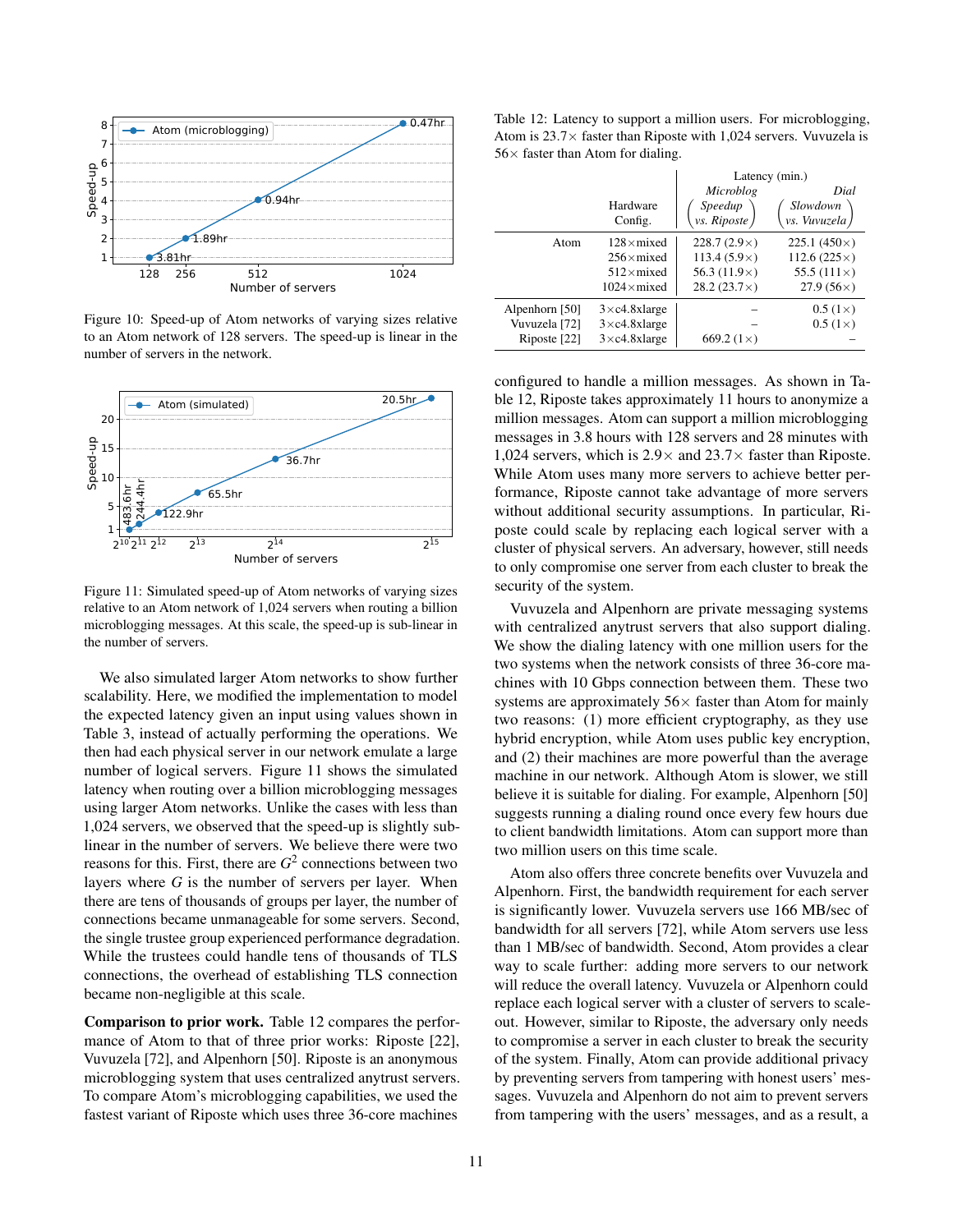malicious server can drop all but one honest user's messages (the honest user will still be protected via differential privacy). In Atom, we guarantee that the users will enjoy anonymity among all honest users in addition to differential privacy.

### 7 Discussion and future work

We now discuss some aspects of Atom we did not consider in this paper and describe potential future work.

Estimated deployment costs. The deployment cost of a server depends on compute and bandwidth cost. When renting compute power from a commercial cloud service, the cost is usually fixed per hour of uptime. For example, if a volunteer wants to maintain a 100% up-time with a four core server on Amazon AWS, it would cost about \$146/month, while a 36 core server would cost about \$1,165/month as of September 2017.

The bandwidth cost depends on the number and the size of messages routed by the server, but we can estimate an upper bound by calculating the bandwidth requirement to rate-match the compute power of the server. Based on our microbenchmarks of the cryptographic primitives (Table [3\)](#page-8-0), a four core server in the trap variant of Atom can reencrypt about 2,700 messages/second and shuffle about 9,200 messages/second when each message is 32 bytes. This translates to about 90KB/second and 300KB/second of bandwidth respectively. Assuming a constant flow of 300KB/second, the upper bound on the bandwidth cost would be about \$7.20/month on AWS. For a 36-core server, this cost would scale linearly, and would cost about \$65/month.

Denial-of-service. Our focus in this work was on providing scalable anonymity in the face of a near-omnipresent adversary. We explicitly left availability attacks out of scope. Our fault-tolerance mechanism (§[4.5\)](#page-6-0), however, can help defend against a small number of malicious failures as well: as long as there are fewer than *h* failures per group, benign or malicious, Atom can recover. Defending against a large scale DoS (e.g., in which the attacker takes more than half of the servers offline) remains an important challenge for future work. Proactively defending against malicious users in the trap variant is another important future work, as Atom can only retroactively identify malicious users after a disruption happens (§[4.6\)](#page-7-0).

Load balancing. In a real-world Atom deployment, there will be some variances in the capacity of the servers; e.g., number of cores, amount of available bandwidth, memory, etc. From a performance perspective, it would be beneficial to have the more powerful servers appear in more groups. Such non-uniform assignments of servers to groups, however, could result in an adversary controlling a full Atom group. We must therefore be careful when load-balancing servers, but the degradation in security may be worth the performance gain in practice. Tor [\[29\]](#page-15-3), the only widely deployed anonymity

network, makes this trade-off: servers with more available bandwidth are more likely picked when forming a Tor circuit.

Intersection attacks by servers. Apart from the intersection attacks [\[28,](#page-14-8) [45\]](#page-15-13) naturally occurring due to the changes in the set of Atom users, malicious servers in the trap variant of Atom could attempt to launch an intersection attack by selectively removing a user's ciphertexts. It is not possible, however, to remove both trap and message ciphertexts without getting caught, since the commitments of the traps are made available to all servers. Thus, the malicious server has to guess the real ciphertext to remove. As a result, the adversary performing such an attack on one user is caught with probability 50%, and this probability is amplified to  $2^{-\kappa}$  for  $\kappa$  trials. Therefore, while Atom does not completely prevent intersection attacks by the servers, it does limit the number of times the adversary can attempt this attack.

# 8 Related work

Tor [\[29\]](#page-15-3) is the only anonymous communication system in widespread use today. Like Atom, Tor scales horizontally. Unlike Atom, Tor aims to support low-latency real-time traffic streams, and Tor does not aim to defend against a global network adversary. Recent analysis of the Tor network suggests that even certain local adversaries may be able to deanonymize Tor users [\[17,](#page-14-5) [42,](#page-15-18) [60,](#page-16-18) [74\]](#page-16-4).

Free-route mix-nets [\[27,](#page-14-17) [51,](#page-15-19) [57,](#page-16-19) [64\]](#page-16-20) also scale horizontally. As with Tor, these systems do not provide strong anonymity properties in the face of powerful global adversaries. When the adversary can monitor the entire network and control some servers, the anonymity properties of these systems can degenerate to the set of users who share the same entry point to the network.

Mix-nets [\[18\]](#page-14-2) and Dining Cryptographer networks (DC-Nets) [\[19\]](#page-14-18) are the earliest examples of anonymity systems that provide protection against global adversaries. However, neither of these systems scales horizontally: mix-nets incur overhead linear in the number of servers, and DC-Nets incur overhead quadratic in the number of participants. Systems that build on these primitives [\[34,](#page-15-20) [48,](#page-15-2) [76\]](#page-16-1) face similar problems when trying to scale. Riposte [\[22\]](#page-14-1) is an anonymous microblogging system that uses techniques from private information retrieval [\[21\]](#page-14-19) to scale to millions of users. Like a DC-Net, Riposte requires each server to perform work quadratic in the number of messages sent through the system.

The parallel mix-net of Golle and Juels [\[36\]](#page-15-21) uses a distributed network of mix servers, similar to Atom. In this mix-net, Borisov showed that if the adversary controls some inputs and learns the output positions of the controlled inputs, then the adversary can infer some information about the messages sent by the honest users [\[15\]](#page-14-20). In contrast, knowing output positions of some users' messages in Atom does not result in anonymity loss for the other users.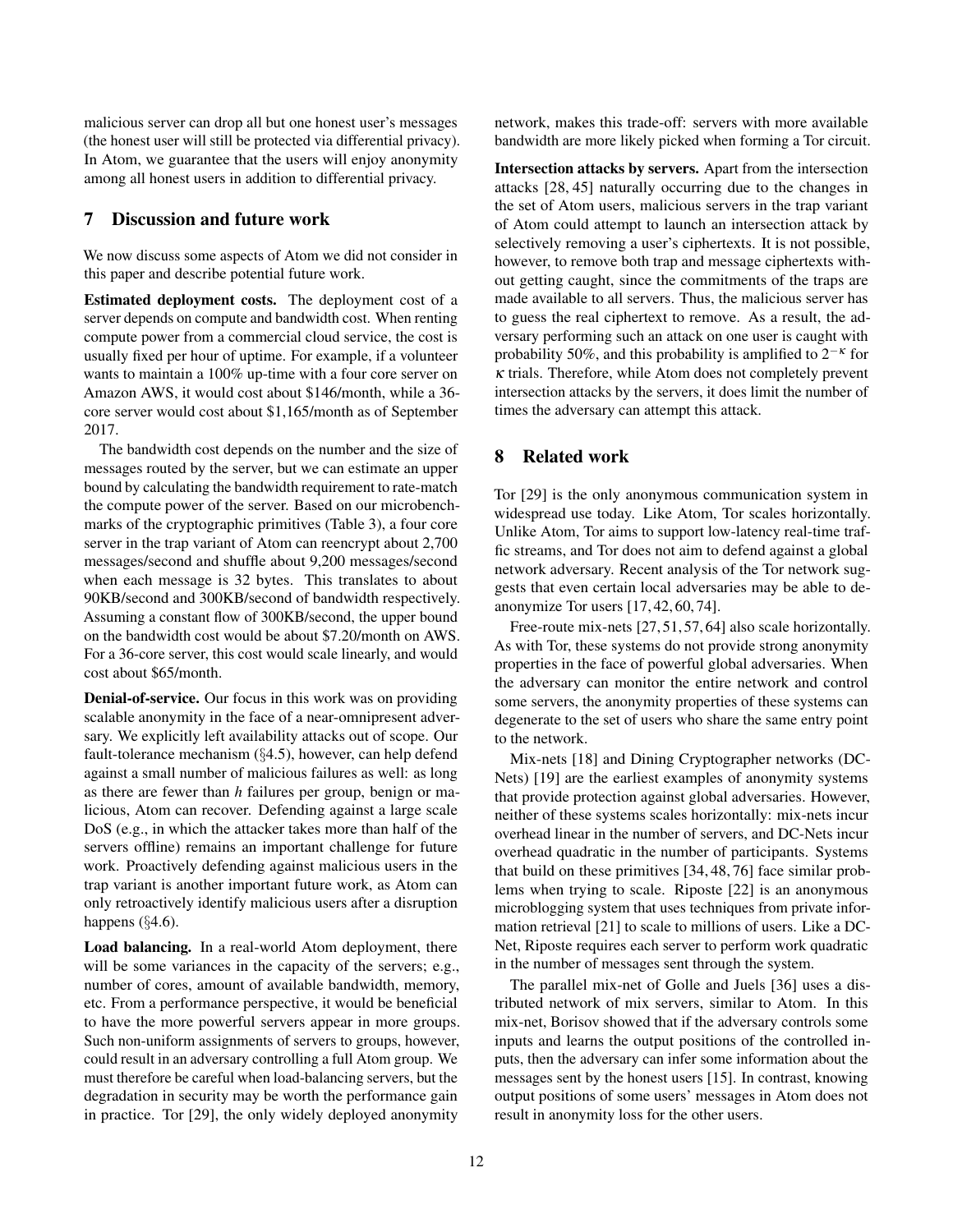Vuvuzela [\[72\]](#page-16-2) and Alpenhorn [\[50\]](#page-15-6) are two recent privatemessaging systems that also provide *dialing* mechanisms that a user can use to establish a shared secret with another user. Both systems require all messages to pass through a centralized set of servers, making the systems scale only vertically. Moreover, contrary to Atom, malicious servers in these systems can drop all but one honest user's messages. In Atom, we ensure no honest users' messages are tampered with. Thus, Atom can provide anonymity in addition to differential privacy.

Vuvuzela also provides point-to-point metadata-hiding communication (not anonymity). Using Vuvuzela, two users who share a secret can communicate via the system without an adversary learning that these two users are communicating. Vuvuzela, however, cannot be used to anonymously organize protests, since the recipient of a message always knows its sender. Pung [\[8\]](#page-14-6) addresses the same problem as Vuvuzela, but does so without the need for an anytrust assumption. Pung instead relies on computational private information retrieval, which escapes the need for trust assumptions but comes with significant computational costs [\[47\]](#page-15-22).

Stadium [\[71\]](#page-16-21) is a recent work that aims to horizontally scale Vuvuzela (i.e., private point-to-point communication) using distributed anytrust groups in a similar way to Atom. Stadium uses a system architecture inspired by the parallel mix-net [\[36\]](#page-15-21) instead of permutation networks, and uses verifiable shuffle and cover traffic (dummy messages) to achieve a differential private notion of security. Stadium achieves lower latency than Atom by verifiable shuffling only the metadata of each message (e.g., a digest). The actual messages are encrypted using efficient hybrid encryption, and the servers after each iteration of mixing check that the metadata matches the ciphertexts. This strategy cannot be used in Atom since a user does not know the path that her message will take. Instead, Atom provides anonymous broadcasting without cover traffic and security based on indistinguishability of permutations at a higher latency.

Loopix [\[61\]](#page-16-22) is a recent system that provides asynchronous bidirectional anonymous messaging, and scales horizontally. Loopix can provide low-latency communication using servers that insert small amount of delays before routing the messages. However, the security guarantees of Loopix degrade as the fraction of adversarial servers increases. In contrast, Atom provides a way to remain secure even when a large fraction of servers are actively malicious, at the cost of polylogarithmic increase in the latency due to larger group sizes. MCMix [\[7\]](#page-14-21) is another system that provides bidirectional anonymous messaging, but using multiparty computation (MPC). MCMix achieves better performance than Atom by defending against a weaker adversary. The MCMix prototype, for example, only supports three-server MPC that provides security against one passively malicious server.

The security analysis of Atom draws on the theoretical analysis of permutation networks. Permutation networks have long been studied as a way to permute a large number of elements using a network built of small components ("switches") [\[73\]](#page-16-23). In a 1993 paper, Rackoff and Simon [\[63\]](#page-16-7) proposed building a distributed mix-net from a large permutation network. Their scheme required  $O(\log^k n)$  iterations of mixing to mix *n* messages, where *k* was a "double-digit" number [\[25\]](#page-14-22). In Atom, we convert this theoretical result into a practical one. Abe also proposed building a distributed mix-net from a butterfly permutation network [\[4\]](#page-14-23), though the construction had a flawed security analysis [\[5\]](#page-14-24).

Recent theoretical work investigated the number of iterations of a butterfly network required so that a random setting of the switches produces a random permutation [\[52](#page-15-23)[–54\]](#page-15-24). Czu-maj and Vöcking [\[26\]](#page-14-13) have recently argued that  $O(\log^2(M))$ iterations are enough to generate an "almost" random permutation of *M* inputs. Czumaj [\[23\]](#page-14-12) also studied randomly constructed networks and demonstrated that most networks of depth  $O(\log^2(M))$  and width  $O(M)$  produce good random permutations. Håstad studied a permutation network [\[40\]](#page-15-15) based on shuffling the rows and columns of a square matrix. Any of these networks could be used as the underlying topology for an Atom network, but we focused on using the network by Håstad [\[40\]](#page-15-15) due to its efficiency.

#### 9 Conclusion

Atom is a traffic-analysis resistant anonymous messaging system that scales horizontally. To achieve strong anonymity and scalability, Atom divides servers into many anytrust groups, and organizes them into a carefully constructed topology. Using these groups, we design an efficient protocol for collectively shuffling and rerandomizing ciphertexts to protect users' privacy. We then propose two mechanisms, based on zero-knowledge proof techniques and trap messages, to protect against actively malicious servers. Finally, we provide a low-overhead fault-recovery mechanism for Atom. Our evaluation of Atom prototype on a distributed network consisting of over one thousand servers demonstrates that the system scales linearly as the number of participating servers increases. We also demonstrated that Atom can support more than a million users for microblogging and dialing. With its distributed and scalable design, Atom takes traffic-analysisresistant anonymity one step closer to real-world practicality.

#### Acknowledgements

We thank Nirvan Tyagi, David Lazar, Riad Wahby, Ling Ren, and Dan Boneh for valuable feedback and discussion during this project. We also thank the anonymous reviewers, and our shepherd Peter Druschel. This work was supported in part by the NDSEG fellowship.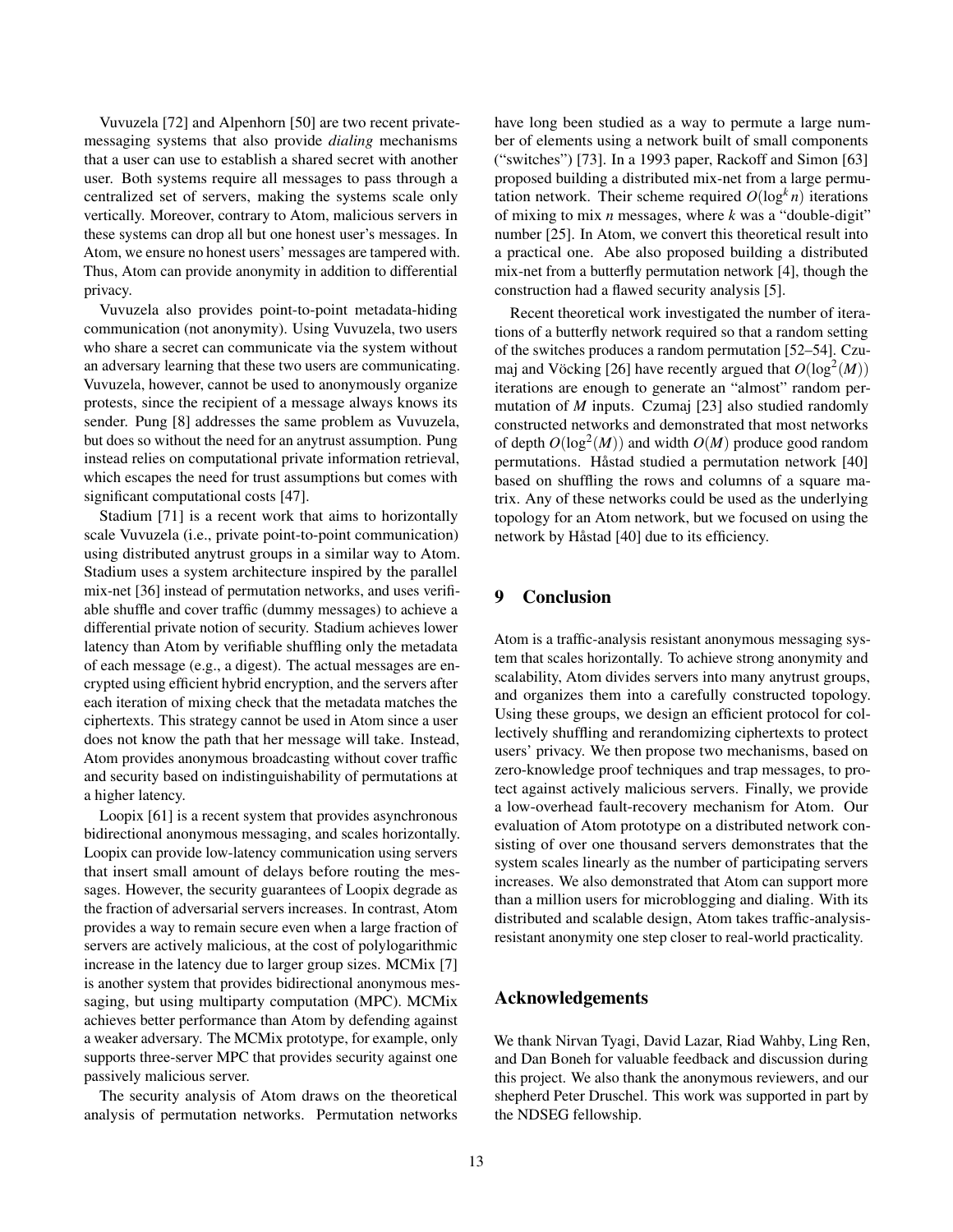# <span id="page-13-0"></span>A Cryptographic details

We describe a modification to the ElGamal cryptosystem [\[32\]](#page-15-8) for Atom. We work in a cyclic group G of order *q* with generator *g* in which the Decision Diffie-Hellman problem is hard [\[13\]](#page-14-25). The space of messages, ciphertexts, and public keys is  $\mathbb{G} \cup \{\perp\}$ , where  $\perp$  represents a special null element.

- $(x, X) \leftarrow \text{KeyGen}()$ . Sample  $x \leftarrow_R \mathbb{Z}_q$  and set  $X = g^x \in \mathbb{G}$ .
- $(R, c, Y) \leftarrow \text{Enc}(X, m)$ . Sample  $r \leftarrow_R \mathbb{Z}_q$  and set  $R \leftarrow g^r$ . Set  $c \leftarrow m \cdot X^r$ , and  $Y = \perp$ .  $(R, c)$  forms the ElGamal ciphertext, and *Y* is a new element for Atom.
- $m \leftarrow \text{Dec}(x, (R, c, Y))$ . Return  $m \leftarrow c/R^x$ . The symbol "/" indicates multiplication by the inverse of the second operand. If  $Y \neq \perp$ , then the algorithm fails.
- $C' \leftarrow$  Shuffle $(X, C)$ . To rerandomize a single ciphertext  $(R, c, ⊥)$  for public key *X*, sample  $r' \leftarrow \mathbb{Z}_q$  and compute  $(g^{r'} \cdot R, c \cdot X^{r'}, \perp)$ . If  $Y \neq \perp$ , then the algorithm fails. To shuffle, rerandomize all ciphertexts and then permute them.
- $(R', c', Y') \leftarrow \text{ReEnc}(x, X', (R, c, Y))$ . If  $Y = \perp$ , then set  $Y = R$  and  $R = 1_G$ , where  $1_G$  is the multiplicative identity of *G*. The algorithm proceeds in two steps: First, remove a layer of encryption using *x*:  $c_{\text{tmp}} \leftarrow c/Y^x$ . Then, reencrypt for *X'*: sample  $r' \leftarrow \mathbb{Z}_q$  and set  $R' \leftarrow g^{r'} \cdot R$  and  $Y' = Y$ . Set  $c' \leftarrow c_{\text{tmp}} \cdot {X'}^{r'}$ .

Intuitively, *Y* holds the randomness used to encrypt for the current group, while *R* holds the randomness used to encrypt for the next group. By keeping both *Y* and *R*, the servers in the current group can decrypt out-of-order. In Atom, before the last server of a group forwards  $(R', c', Y')$ to the next group, it sets  $Y' = \perp$ ; at this point, all layers of encryption by the current group have been peeled off, and  $c'$  is encrypted only under  $X'$ , making  $Y'$  unnecessary.

We use a key encapsulation scheme with ElGamal for our IND-CCA2 encryption scheme for inner ciphertexts.

- $(x, X) \leftarrow \text{KeyGen}()$ . Sample  $x \leftarrow_R \mathbb{Z}_q$  and set  $X = g^x \in \mathbb{G}$ .
- $(R, c) \leftarrow \text{Enc}(X, m)$ . Sample  $r \leftarrow_R \mathbb{Z}_q$ , and set  $R \leftarrow g^r$ . Generate a shared secret  $k = X^r = g^{xr}$ , and set  $c \leftarrow$  $AEnc(k, m)$  where  $AEnc$  is an authenticated symmetric encryption scheme. For Atom, we used NaCl [\[12\]](#page-14-26) for AEnc.
- $m \leftarrow \text{Dec}(x, (R, c))$ . Generate the shared secret  $k = R^x$  $g^{xr}$ . Set  $m \leftarrow \text{ADec}(k, c)$ , where ADec is the decryption routine for AEnc.

Finally, we describe the NIZKs we use.

•  $(c, \pi) \leftarrow$  EncProof $(pk, m)$ . Compute the ciphertext  $(g^r, m \cdot)$  $(X^r, \perp)$  ← Enc $(X, m)$ , and keep *r*. Pick a random  $s \in \mathbb{Z}_q$ . Then, compute  $t = H(c||g<sup>s</sup>||X)$ , and  $u = s + t \cdot r$ , where *H* is a cryptographic hash function. Set  $c = (g^r, m \cdot X^r, \perp)$ and  $\pi = (g^s, u)$ .

To verify this proof, a verifier checks that  $g^{\mu} = g^s \cdot g^{rt}$ .

•  $(c, \pi) \leftarrow \text{ReEncProof}(sk, pk, m)$ . We use the Chaum-Pedersen proof [\[20\]](#page-14-10) without any modifications.

<span id="page-13-2"></span>

Figure 13: Required size of each group to maintain the security guarantees for different values of *h* for  $f = 0.2$  and  $G = 1,024$ .

•  $(C', \pi)$   $\leftarrow$  ShufProof( $pk, C$ ). We use the Neff verifiable shuffle [\[59\]](#page-16-9) without any modifications.

For EncProof, the same proof  $\pi$  cannot be used for two different public keys, since the public key *X* is given as input to *H* when computing *t*. This prevents an adversary from copying the ciphertext and the NIZK submitted to one group, and submitting them to a different group.

#### <span id="page-13-1"></span>B Many-trust group size

Atom handles server churns using many-trust groups, as de-scribed in §[4.5.](#page-6-0) To tolerate up to  $h-1$  server failures in a group, each many-trust group needs at least *h* honest servers. We create such groups with high probability by increasing the group size. Let  $k$  be the group size,  $f$  be the fraction of malicious servers, and *G* be the number of groups in the network. Similar to the analysis done in §[4.1](#page-4-5) for the anytrust groups, we need

G · Pr[fewer than *h* honest servers in a group of *k* servers]  
= 
$$
G \cdot \sum_{i=0}^{h-1} Pr[i
$$
 honest servers in a group of *k* servers]  
=  $G \cdot \sum_{i=0}^{h-1} {k \choose i} (1-f)^{i} f^{k-i} < 2^{-64}$ 

Figure [13](#page-13-2) shows the required size of the groups *k* as a function of *h* when  $f = 0.2$ , and  $G = 1024$ .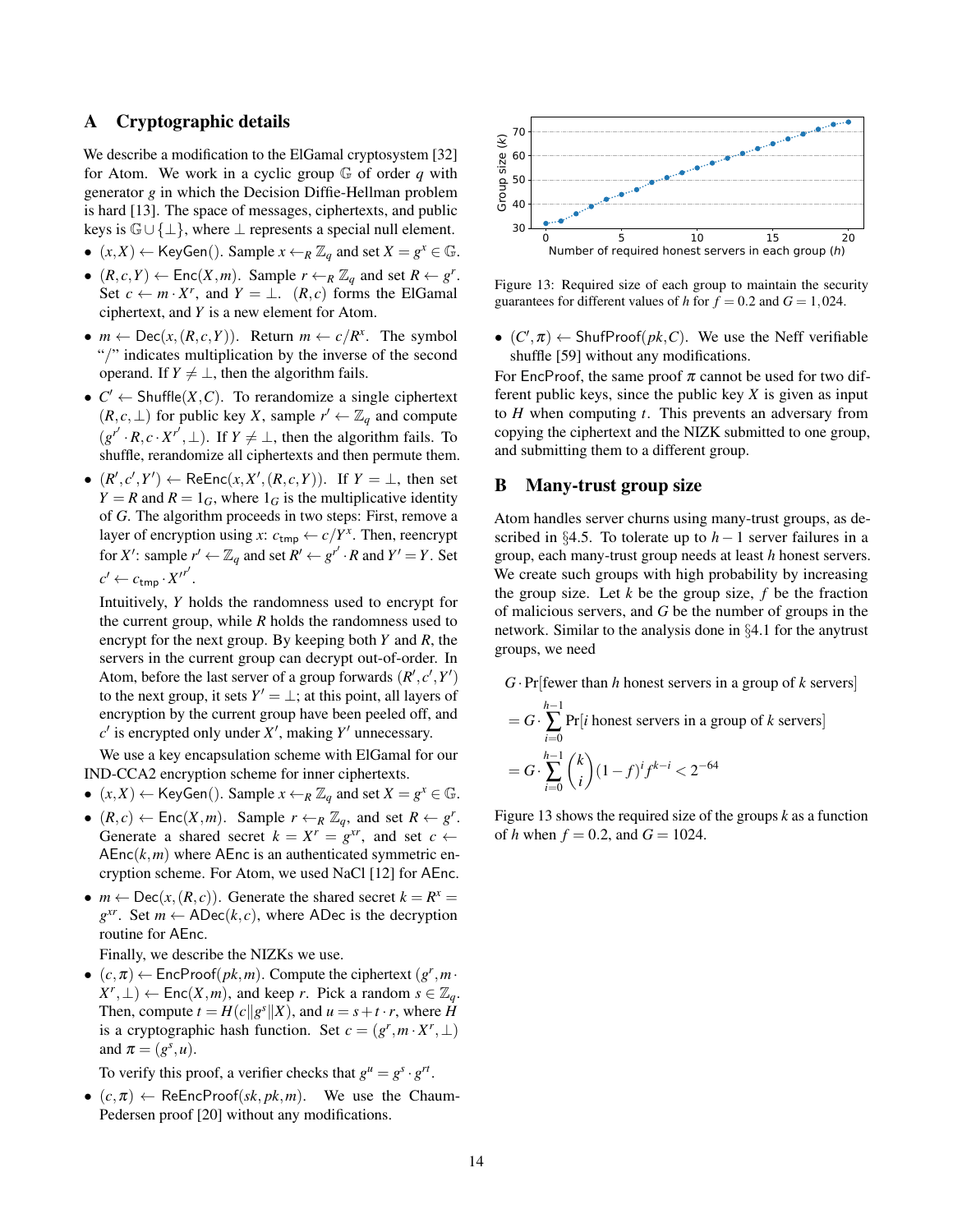# References

- <span id="page-14-15"></span>[1] Advanced crypto library for the Go language. https://github.com/DeDiS/crypto.
- <span id="page-14-0"></span>[2] Off-the-record messaging. [https://otr.](https://otr.cypherpunks.ca/) [cypherpunks.ca/](https://otr.cypherpunks.ca/).
- <span id="page-14-3"></span>[3] Tor metrics portal. https://metrics.torproject.org.
- <span id="page-14-23"></span>[4] Masayuki Abe. Mix-networks on permutation networks. In *ASIACRYPT*, pages 258–273. Springer, 1999.
- <span id="page-14-24"></span>[5] Masayuki Abe and Fumitaka Hoshino. Remarks on mix-network based on permutation networks. In *PKC*, pages 317–324. Springer, 2001.
- <span id="page-14-16"></span>[6] Mehmet Adalier. Efficient and secure elliptic curve cryptography implementation of curve p-256. 2015.
- <span id="page-14-21"></span>[7] Nikolaos Alexopoulos, Aggelos Kiayias, Riivo Talviste, and Thomas Zacharias. Mcmix: Anonymous messaging via secure multiparty computation. In *USENIX Security Symposium*, pages 1217–1234, Vancouver, BC, 2017. USENIX Association.
- <span id="page-14-6"></span>[8] Sebastian Angel and Srinath Setty. Unobservable communication over fully untrusted infrastructure. In *OSDI*, pages 551–569, GA, 2016. USENIX Association.
- <span id="page-14-4"></span>[9] Kevin Bauer, Damon McCoy, Dirk Grunwald, Tadayoshi Kohno, and Douglas Sicker. Low-resource routing attacks against Tor. In *WPES*, October 2007.
- <span id="page-14-11"></span>[10] Stephanie Bayer and Jens Groth. Efficient zeroknowledge argument for correctness of a shuffle. In *EUROCRYPT*, pages 263–280, Berlin, Heidelberg, 2012. Springer-Verlag.
- <span id="page-14-7"></span>[11] Michael Ben-Or, Shafi Goldwasser, and Avi Wigderson. Completeness theorems for non-cryptographic fault-tolerant distributed computation. In *STOC*, pages 1–10. ACM, 1988.
- <span id="page-14-26"></span>[12] Daniel J Bernstein, Tanja Lange, and Peter Schwabe. The security impact of a new cryptographic library. In *International Conference on Cryptology and Information Security in Latin America*, pages 159–176. Springer, 2012.
- <span id="page-14-25"></span>[13] Dan Boneh. The Decision Diffie-Hellman problem. In *International Algorithmic Number Theory Symposium*, pages 48–63. Springer, 1998.
- <span id="page-14-14"></span>[14] Joseph Bonneau, Jeremy Clark, and Steven Goldfeder. On Bitcoin as a public randomness source. [https:](https://eprint.iacr.org/2015/1015.pdf) [//eprint.iacr.org/2015/1015.pdf](https://eprint.iacr.org/2015/1015.pdf), 2015.
- <span id="page-14-20"></span>[15] Nikita Borisov. An analysis of parallel mixing with attacker-controlled inputs. In *International Workshop on Privacy Enhancing Technologies*, pages 12–25, Berlin, Heidelberg, 2006. Springer Berlin Heidelberg.
- <span id="page-14-9"></span>[16] Justin Brickell and Vitaly Shmatikov. Efficient anonymity-preserving data collection. In *KDD*, pages 76–85, New York, NY, USA, 2006. ACM.
- <span id="page-14-5"></span>[17] Xiang Cai, Xincheng Zhang, Brijesh Joshi, and Rob Johnson. Touching from a distance: Website fingerprinting attacks and defenses. In *CCS*, October 2012.
- <span id="page-14-2"></span>[18] David Chaum. Untraceable electronic mail, return addresses, and digital pseudonyms. *Communications of the ACM*, 24(2):84–90, February 1981.
- <span id="page-14-18"></span>[19] David Chaum. The dining cryptographers problem: Unconditional sender and recipient untraceability. *Journal of Cryptology*, 1(1):65–75, March 1988.
- <span id="page-14-10"></span>[20] David Chaum and Torben P. Pedersen. Wallet databases with observers. In *CRYPTO*, pages 89–105, 1993.
- <span id="page-14-19"></span>[21] Benny Chor, Eyal Kushilevitz, Oded Goldreich, and Madhu Sudan. Private information retrieval. *Journal of the ACM*, 45(6):965–981, November 1998.
- <span id="page-14-1"></span>[22] Henry Corrigan-Gibbs, Dan Boneh, and David Mazières. Riposte: An anonymous messaging system handling millions of users. In *IEEE Symposium on Security and Privacy*, pages 321–338, May 2015.
- <span id="page-14-12"></span>[23] Artur Czumaj. Random permutations using switching networks. In *STOC*, pages 703–712. ACM, 2015.
- [24] Artur Czumaj, Przemka Kanarek, Krzysztof Lorys, and ´ Miroslaw Kutylowski. Switching networks for generating random permutations. In *Switching Networks: Recent Advances*, pages 25–61. Springer, 2001.
- <span id="page-14-22"></span>[25] Artur Czumaj, Przemyslawa Kanarek, Miroslaw Kutylowski, and Krzysztof Lorys. Delayed path coupling and generating random permutations via distributed stochastic processes. In *SODA*, pages 271–280, 1999.
- <span id="page-14-13"></span>[26] Artur Czumaj and Berthold Vocking. Thorp shuffling, butterflies, and non-Markovian couplings. In *ICALP*, pages 344–355, 2014.
- <span id="page-14-17"></span>[27] George Danezis, Roger Dingledine, David Hopwood, and Nick Mathewson. Mixminion: Design of a type III anonymous remailer protocol. In *IEEE Symposium on Security and Privacy*, pages 2–15, 2003.
- <span id="page-14-8"></span>[28] George Danezis and Andrei Serjantov. Statistical disclosure or intersection attacks on anonymity systems. In *International Workshop on Information Hiding*, pages 293–308. Springer, 2004.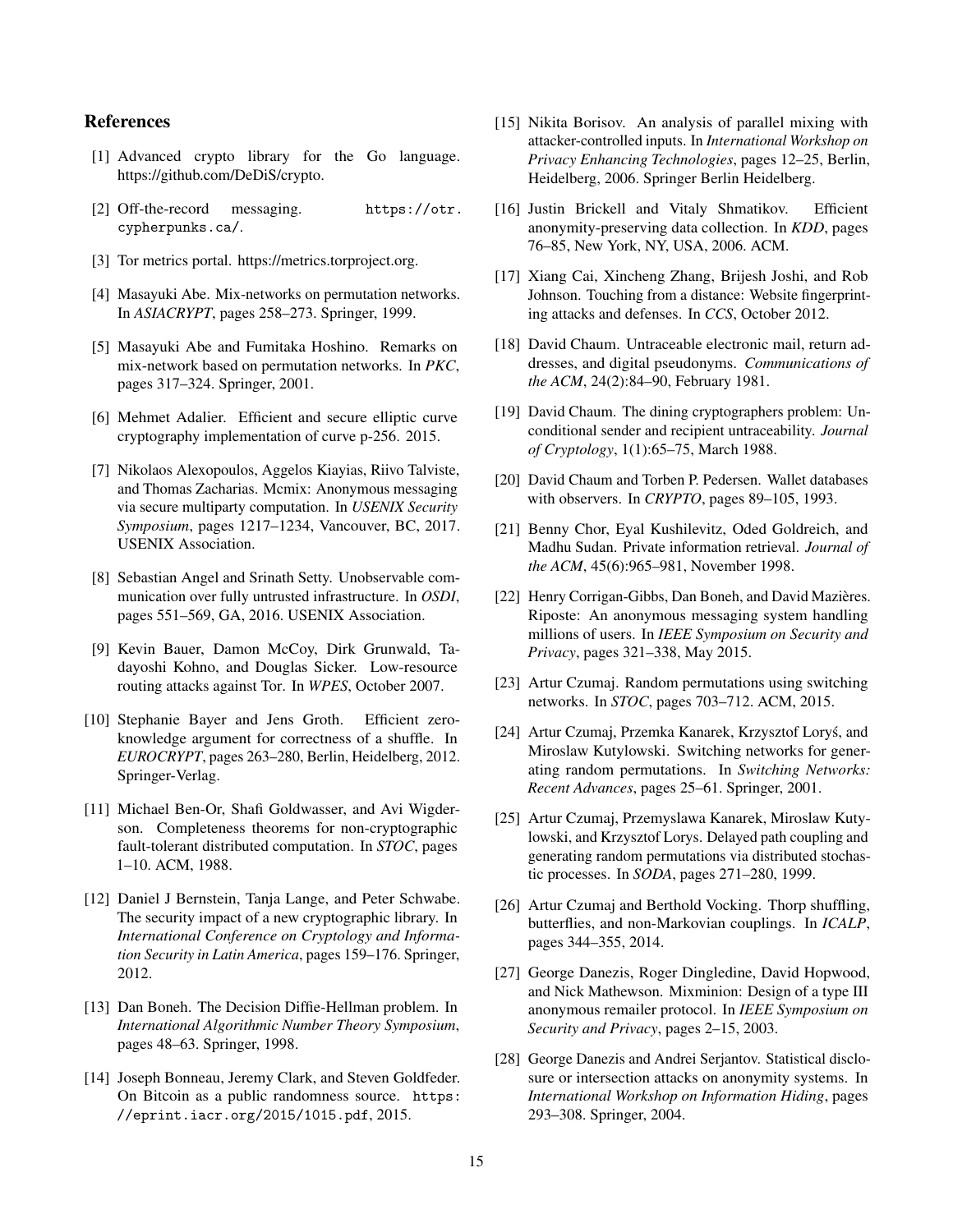- <span id="page-15-3"></span>[29] Roger Dingledine, Nick Mathewson, and Paul Syverson. Tor: The Second-Generation Onion Router. In *USENIX Security Symposium*, pages 303–320. USENIX Association, August 2004.
- <span id="page-15-17"></span>[30] Morris J. Dworkin. Sha-3 standard: Permutation-based hash and extendable-output functions. 2014.
- <span id="page-15-4"></span>[31] Kevin P. Dyer, Scott E. Coull, Thomas Ristenpart, and Thomas Shrimpton. Peek-a-Boo, I still see you: Why efficient traffic analysis countermeasures fail. In *IEEE Symposium on Security and Privacy*, May 2012.
- <span id="page-15-8"></span>[32] Taher ElGamal. A public-key cryptosystem and a signature scheme based on discrete logarithms. In *CRYPTO*, pages 10–18. Springer, 1984.
- <span id="page-15-9"></span>[33] Jun Furukawa and Kazue Sako. An efficient scheme for proving a shuffle. In *CRYPTO*, pages 368–387. Springer-Verlag, 2001.
- <span id="page-15-20"></span>[34] Sharad Goel, Mark Robson, Milo Polte, and Emin Gün Sirer. Herbivore: A Scalable and Efficient Protocol for Anonymous Communication. Technical Report 2003- 1890, Cornell University, Ithaca, NY, February 2003.
- <span id="page-15-7"></span>[35] Oded Goldreich, Silvio Micali, and Avi Wigderson. How to play any mental game. In *STOC*, pages 218–229. ACM, 1987.
- <span id="page-15-21"></span>[36] Philippe Golle and Ari Juels. Parallel mixing. In *CCS*, pages 220–226. ACM, 2004.
- <span id="page-15-16"></span>[37] Philippe Golle, Sheng Zhong, Dan Boneh, Markus Jakobsson, and Ari Juels. Optimistic mixing for exitpolls. In *International Conference on the Theory and Application of Cryptology and Information Security*, pages 451–465. Springer, 2002.
- <span id="page-15-0"></span>[38] Glenn Greenwald, Ewen MacAskill, and Laura Poitras. Edward Snowden: the whistleblower behind the NSA surveillance revelations. Accessed 2 November 2016, [https:](https://www.theguardian.com/world/2013/jun/09/edward-snowden-nsa-whistleblower-surveillance) [//www.theguardian.com/world/2013/jun/09/](https://www.theguardian.com/world/2013/jun/09/edward-snowden-nsa-whistleblower-surveillance) [edward-snowden-nsa-whistleblower-surveillance](https://www.theguardian.com/world/2013/jun/09/edward-snowden-nsa-whistleblower-surveillance), June 11, 2013.
- <span id="page-15-10"></span>[39] Jens Groth and Steve Lu. Verifiable shuffle of large size ciphertexts. In *PKC*, pages 377–392, 2007.
- <span id="page-15-15"></span>[40] Johan Håstad. The square lattice shuffle. *Random Structures & Algorithms*, 29(4):466–474, 2006.
- <span id="page-15-14"></span>[41] Jamie Hayes, Carmela Troncoso, and George Danezis. TASP: Towards anonymity sets that persist. In *Workshop on Privacy in the Electronic Society*, pages 177–180. ACM, 2016.
- <span id="page-15-18"></span>[42] Dominik Herrmann, Rolf Wendolsky, and Hannes Federrath. Website fingerprinting: Attacking popular privacy enhancing technologies with the multinomial naivebayes classifier. In *ACM Workshop on Cloud Computing Security*, pages 31–42, New York, NY, USA, 2009. ACM.
- <span id="page-15-1"></span>[43] Susan Hohenberger, Steven Myers, Rafael Pass, et al. ANONIZE: A large-scale anonymous survey system. In *IEEE Symposium on Security and Privacy*, pages 375–389, 2014.
- <span id="page-15-5"></span>[44] Aaron Johnson, Chris Wacek, Rob Jansen, Micah Sherr, and Paul Syverson. Users get routed: Traffic correlation on Tor by realistic adversaries. In *CCS*, November 2013.
- <span id="page-15-13"></span>[45] Dogan Kedogan, Dakshi Agrawal, and Stefan Penz. Limits of anonymity in open environments. In *International Workshop on Information Hiding*, pages 53–69. Springer, 2002.
- <span id="page-15-11"></span>[46] Shahram Khazaei, Tal Moran, and Douglas Wikström. A mix-net from any CCA2 secure cryptosystem. In *ASIACRYPT*, pages 607–625. Springer, 2012.
- <span id="page-15-22"></span>[47] Eyal Kushilevitz and Rafail Ostrovsky. One-way trapdoor permutations are sufficient for non-trivial singleserver private information retrieval. In *EUROCRYPT*, pages 104–121. Springer, 2000.
- <span id="page-15-2"></span>[48] Albert Kwon, David Lazar, Srinivas Devadas, and Bryan Ford. Riffle: An efficient communication system with strong anonymity. volume 2016, pages 115–134, 2015.
- <span id="page-15-12"></span>[49] Leslie Lamport, Robert Shostak, and Marshall Pease. The byzantine generals problem. *ACM Transactions on Programming Languages and Systems*, 4/3:382–401, July 1982.
- <span id="page-15-6"></span>[50] David Lazar and Nickolai Zeldovich. Alpenhorn: Bootstrapping secure communication without leaking metadata. In *OSDI*, 2016.
- <span id="page-15-19"></span>[51] Stevens Le Blond, David Choffnes, Wenxuan Zhou, Peter Druschel, Hitesh Ballani, and Paul Francis. Towards efficient traffic-analysis resistant anonymity networks. In *SIGCOMM*, pages 303–314, New York, NY, USA, 2013. ACM.
- <span id="page-15-23"></span>[52] Ben Morris. The mixing time of the thorp shuffle. *SIAM Journal on Computing*, 38(2):484–504, 2008.
- [53] Ben Morris. Improved mixing time bounds for the thorp shuffle and l-reversal chain. *The Annals of Probability*, pages 453–477, 2009.
- <span id="page-15-24"></span>[54] Ben Morris. Improved mixing time bounds for the thorp shuffle. *Combinatorics, Probability and Computing*, 22(01):118–132, 2013.